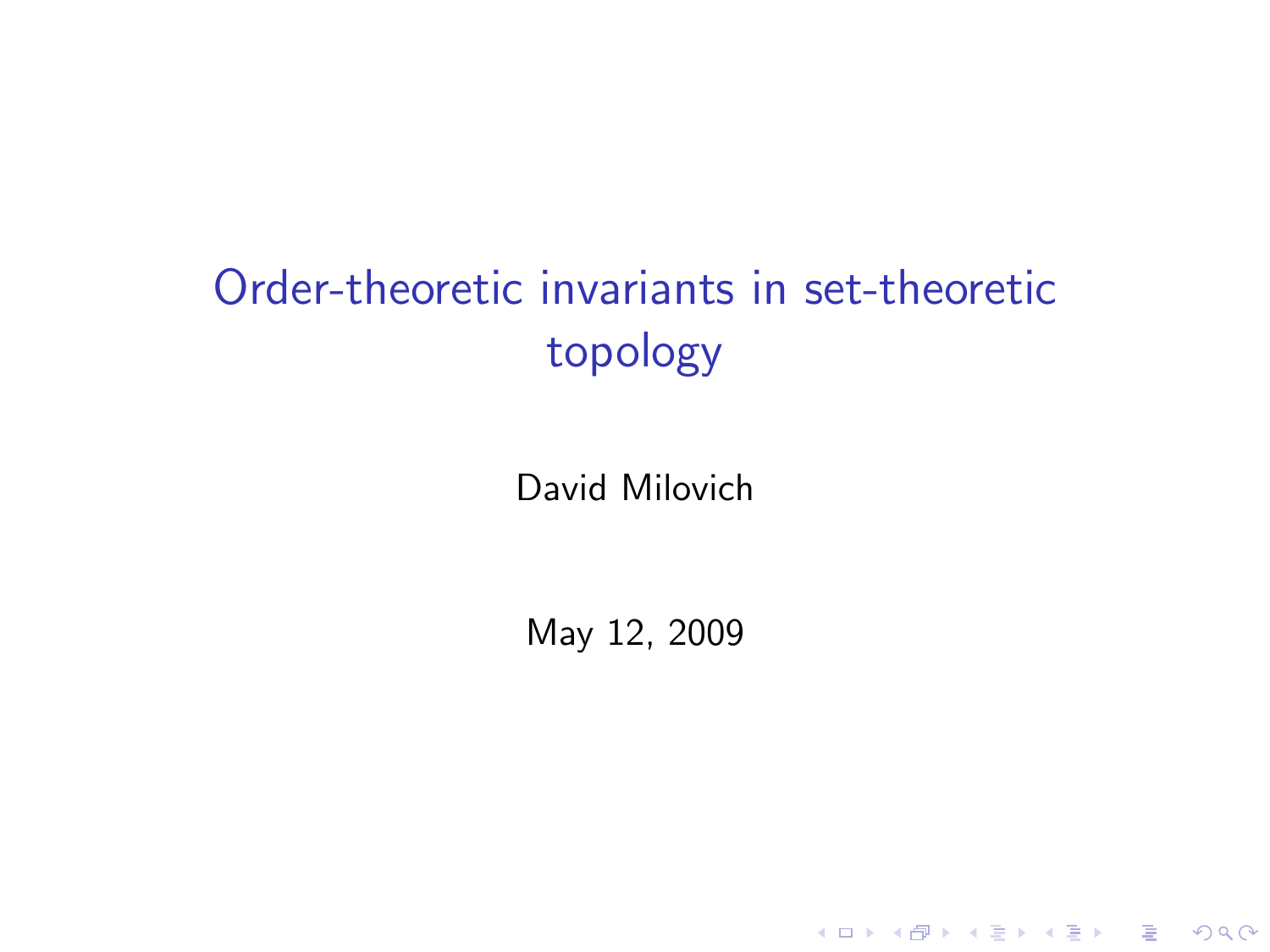# Van Douwen's Problem

**Convention** All spaces are Hausdorff  $(T_2)$ .

### Definition

- $\blacktriangleright$  The cellularity  $c(X)$  of a space X is the least infinite upper bound of cardinalities of the pairwise disjoint family of open subsets of X.
- A space is **homogeneous** if for all  $p, q \in X$ , there is homeomorphism  $h: X \to X$  such that  $h(p) = q$ .

### Theorem (Maurice)

 $2^{\omega \cdot \omega}_{\mathsf{lex}}$  is a compact homogeneous space (CHS). Moreover, it has cellularity c where  $c = 2^{\aleph_0} = |\mathbb{R}|$ .

#### Question (Van Douwen)

Is there a CHS with cellularity exceeding c?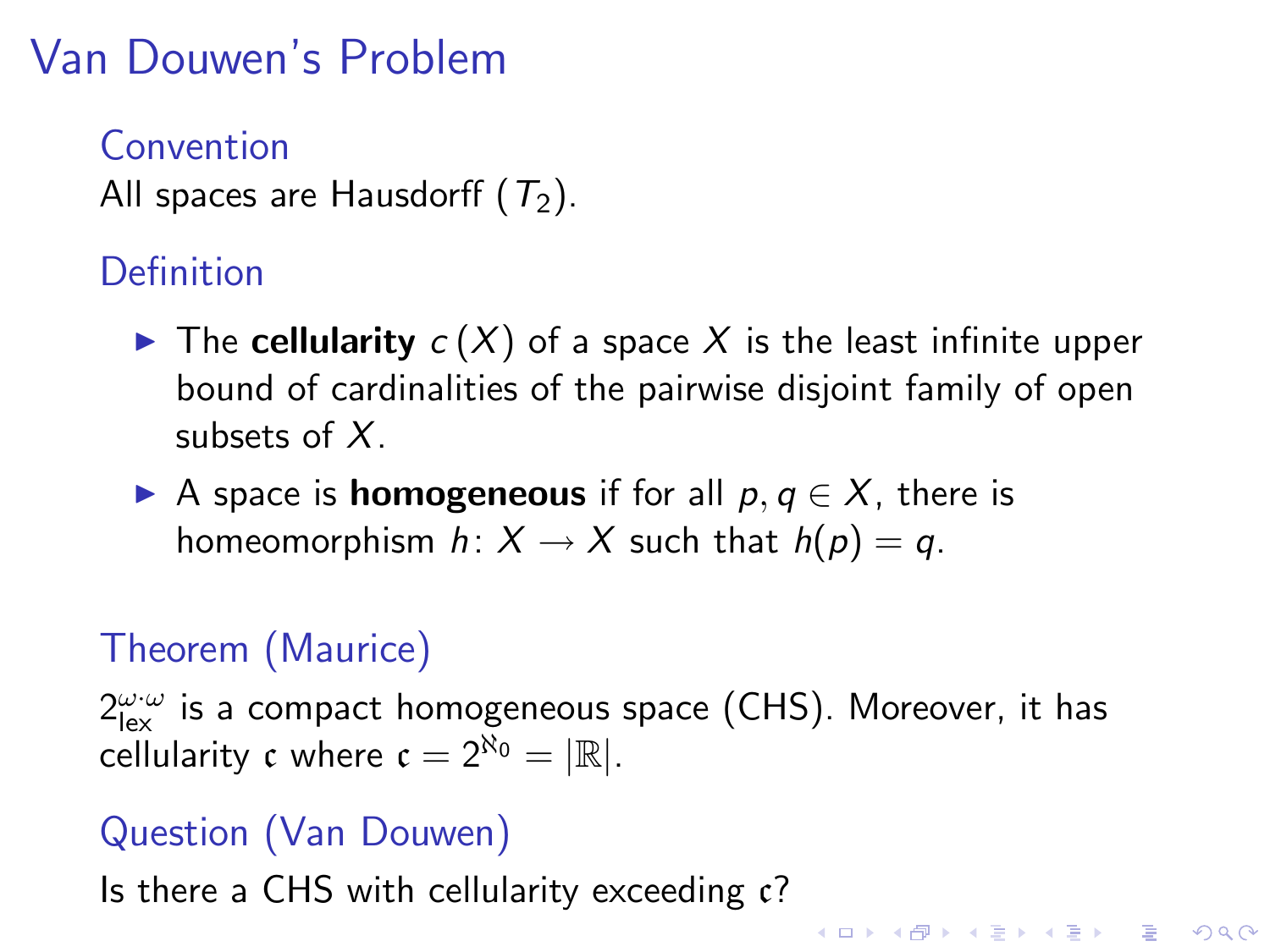## How do you make a CHS?

Definition

- A family B of open neighborhoods of a point  $p \in X$  is a **local base** at p if for every neighborhood U of p some  $B \in \mathcal{B}$ satisfies  $B \subseteq U$ .
- **IF The character**  $\chi(p, X)$  of p is the least infinite  $\kappa$  such that there is a local base of size at most  $\kappa$  at p.

$$
\blacktriangleright \ \chi(X) = \sup_{p \in X} \chi(p, X).
$$

 $\blacktriangleright$  X is first countable if  $\chi(X) = \omega$ .

There is a zoo of examples of first countable CHS's (e.g.,  $2_{\mathsf{lex}}^{\omega \cdot \omega}$ ). The other major class of CHS's is the class of compact groups (and compact loops, etc.). Any product of CHS's is a CHS.

Is there any other way to make a CHS? Van Mill found a way (via resolutions) that works (if  $p > \omega_1$ ). I found another way (via amalgams) that works (in ZFC).KID KA KERKER KID KO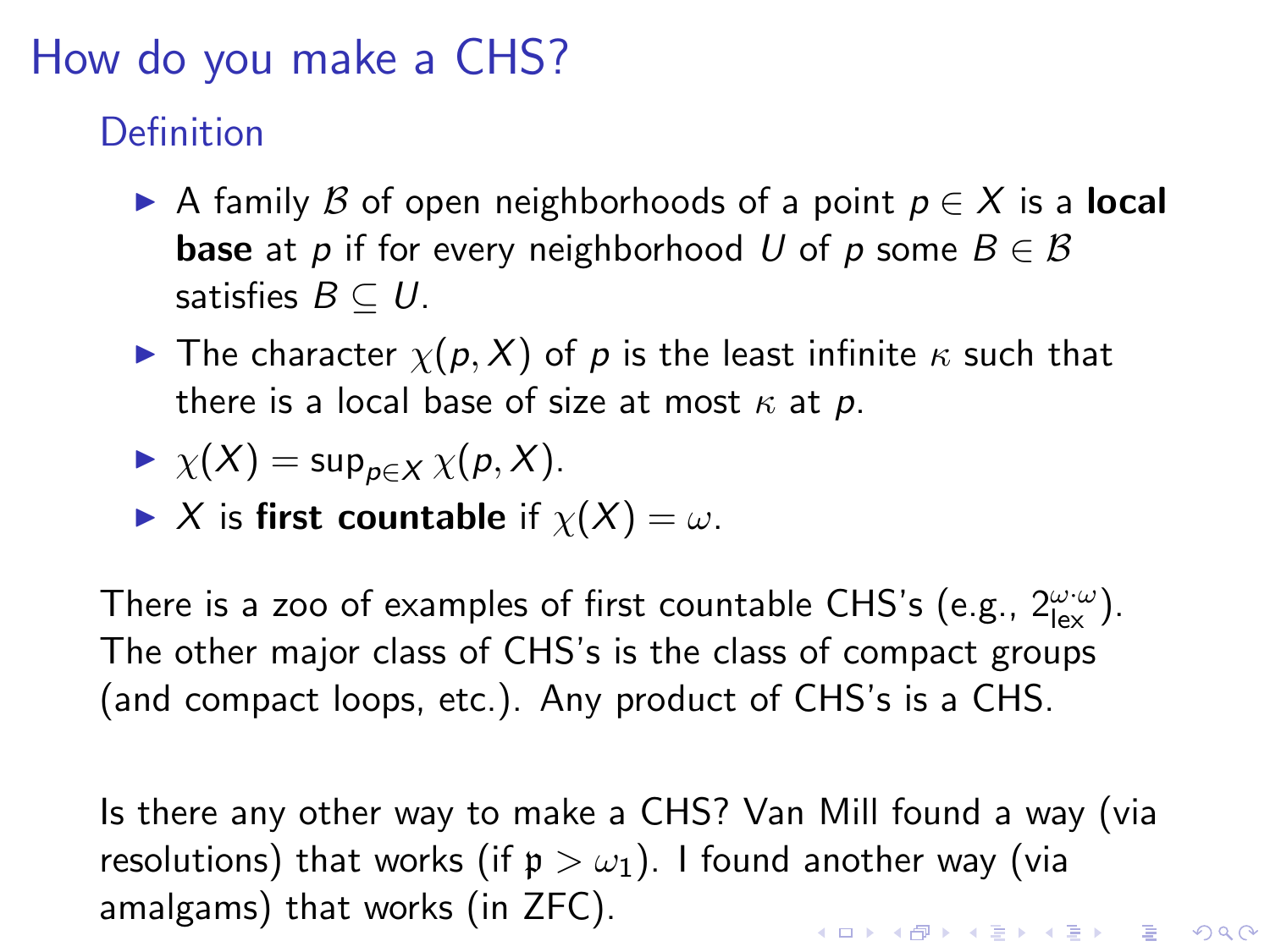# $Calibers >$  cellularity

### Definition

- A family B of open subsets of X is a **base** of X if for all open U and  $p \in U$ , some  $B \in \mathcal{B}$  satisfies  $p \in B \subseteq U$ .
- **If** The weight  $w(X)$  of a space X is the least infinite  $\kappa$  such that X has a base of set of size at most  $\kappa$ .
- A regular uncountable cardinal  $\kappa$  is a **caliber** of a space X if for every sequence  $\langle U_{\alpha}\rangle_{\alpha<\kappa}$  of open subsets of X, there is some  $I \in [\kappa]^\kappa$  such that  $\bigcap_{\alpha \in I} U_\alpha \neq \emptyset$ .

### Basic facts

- If  $\kappa^+$  is a caliber of X, then  $c(X) \leq \kappa$ .
- $\triangleright$  Calibers are preserved by products and continuous images.

**KORKAR KERKER E VOOR** 

- If  $w(X) < \kappa$ , then  $\kappa$  is a caliber of X.
- If X is compact, then  $w(X) \leq |X|$ .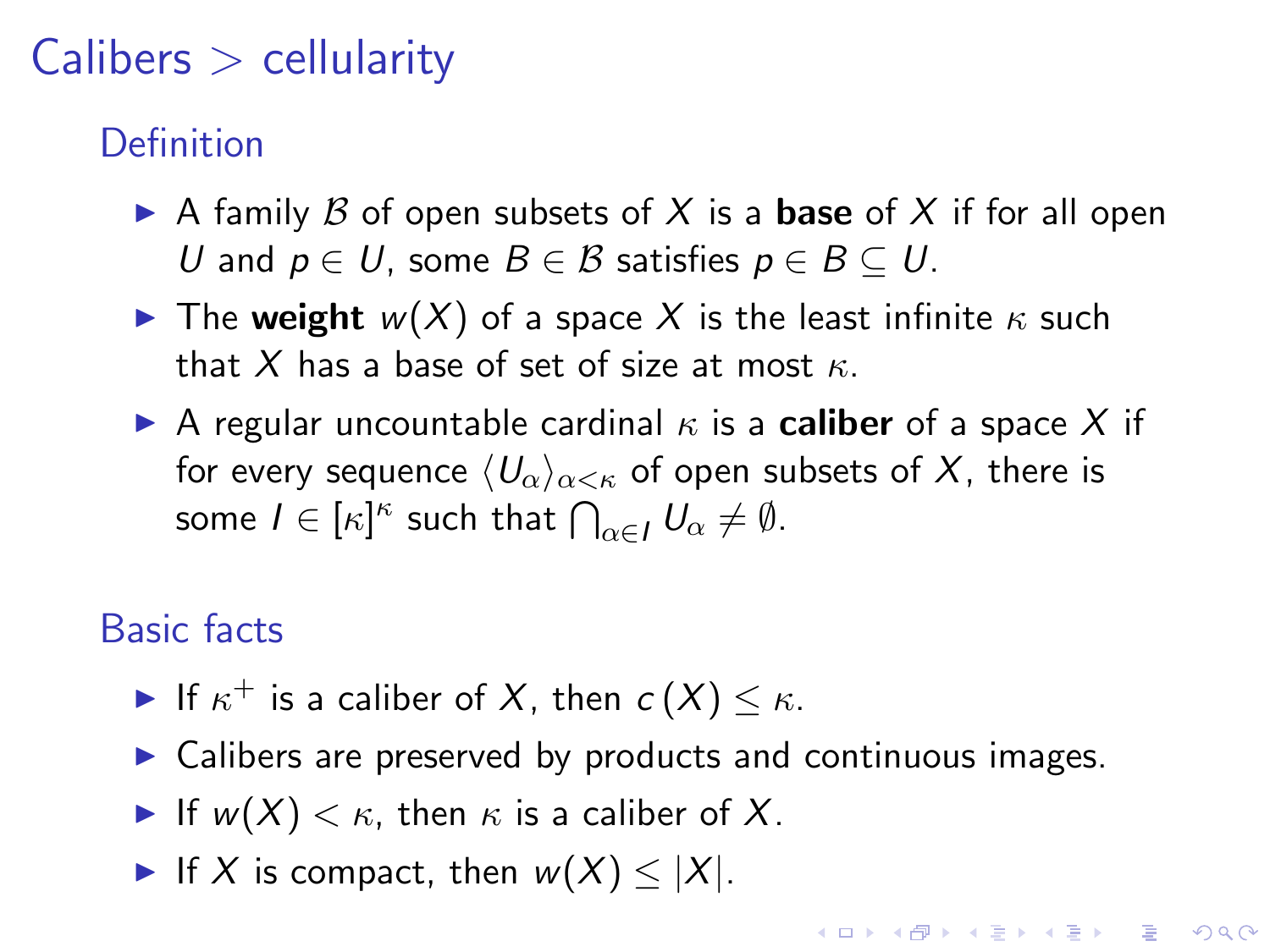Why is Van Douwen's Problem hard?

Theorem (Arhangel'skiï and Pospišil) If X is a CHS, then  $|X|=2^{\chi(X)}$ .

## Theorem (Kuz'minov)

Every compact group is **dyadic**, i.e., a continuous image of a power of 2.

(Kunen noticed that by a result of Uspenskii, this theorem generalizes to compact loops, etc.)

Van Mill's and my "exceptional" CHS's all have weight at most c.

#### **Observation**

Every known CHS is a continuous image of a product of compacta each with weight at most  $\mathfrak c$ . Hence,  $\mathfrak c^+$  is a caliber of every known CHS. Hence, every known CHS has cellularity at most c.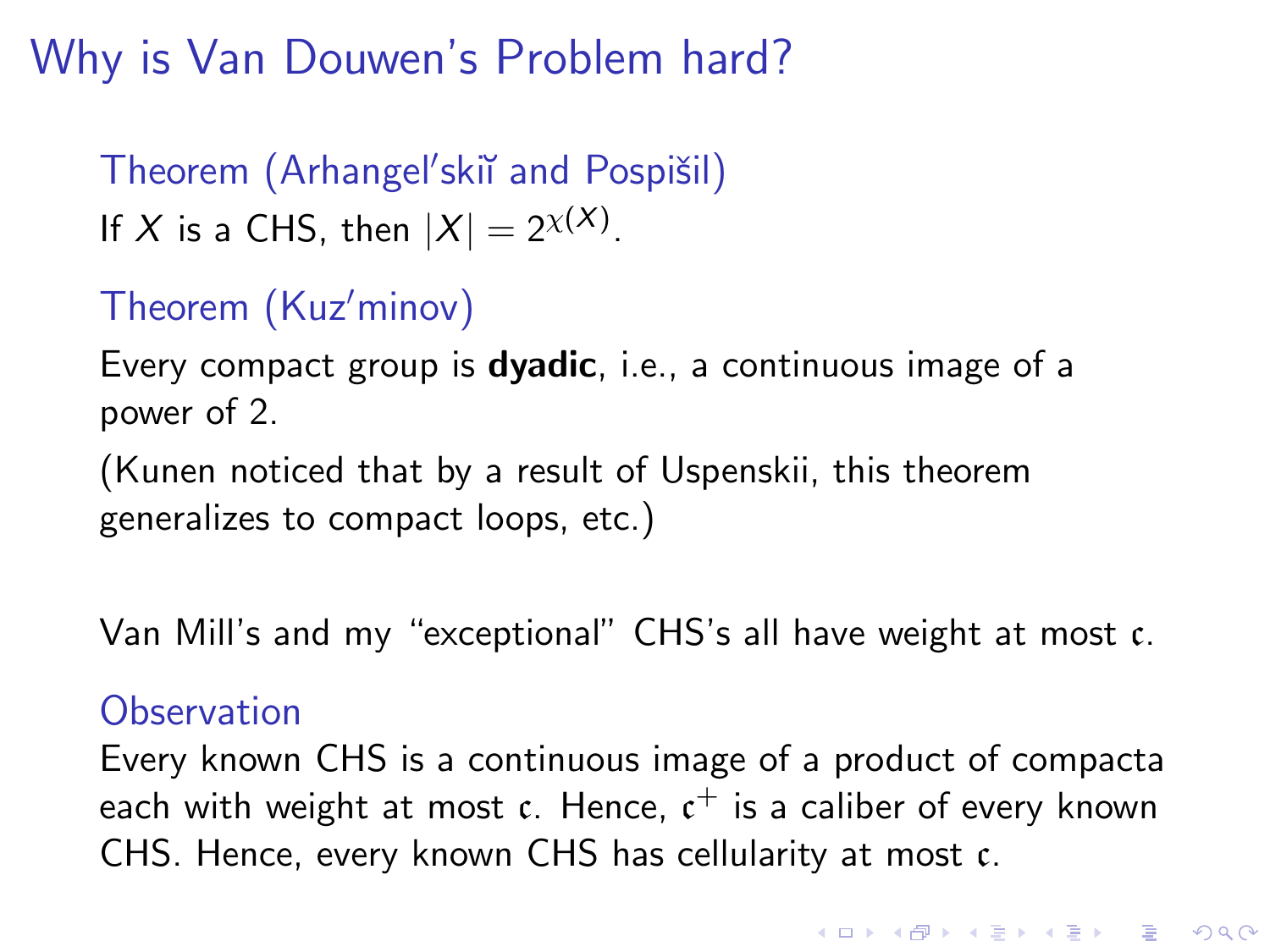## Exceptional homogeneous compacta

### Definition

A CHS is exceptional if it is not homeomorphic to a product of first countable compacta and dyadic compacta.

Let T denote the unit circle. Van Mill's exceptional CHS is built using a clever topologization of  $2^\omega\times 7^{\omega_1}$ . (Imagine each point in  $2^\omega$  being a tiny copy of  $\mathcal{T}^{\omega_1} \dots )$  Whether this space is homogeneous is independent of ZFC.

My exceptional CHS is a quotient space of  $\mathcal{T} \times (2_{\mathsf{lex}}^{\omega \cdot \omega})^\mathscr{S}.$ 

- In Let  $\mathscr S$  denote the set of all open semicircle subsets of T.
- ► Given  $\langle p, f \rangle, \langle q, g \rangle \in \mathcal{T} \times (2^{\omega \cdot \omega}_{\text{lex}})^\mathscr{S}$ , declare  $\langle p, f \rangle \sim \langle q, g \rangle$  if
	- $\blacktriangleright$  p = q and
	- $\triangleright$  for all  $S \in \mathcal{S}$ , if  $p \in S$ , then  $f(S) = g(S)$ .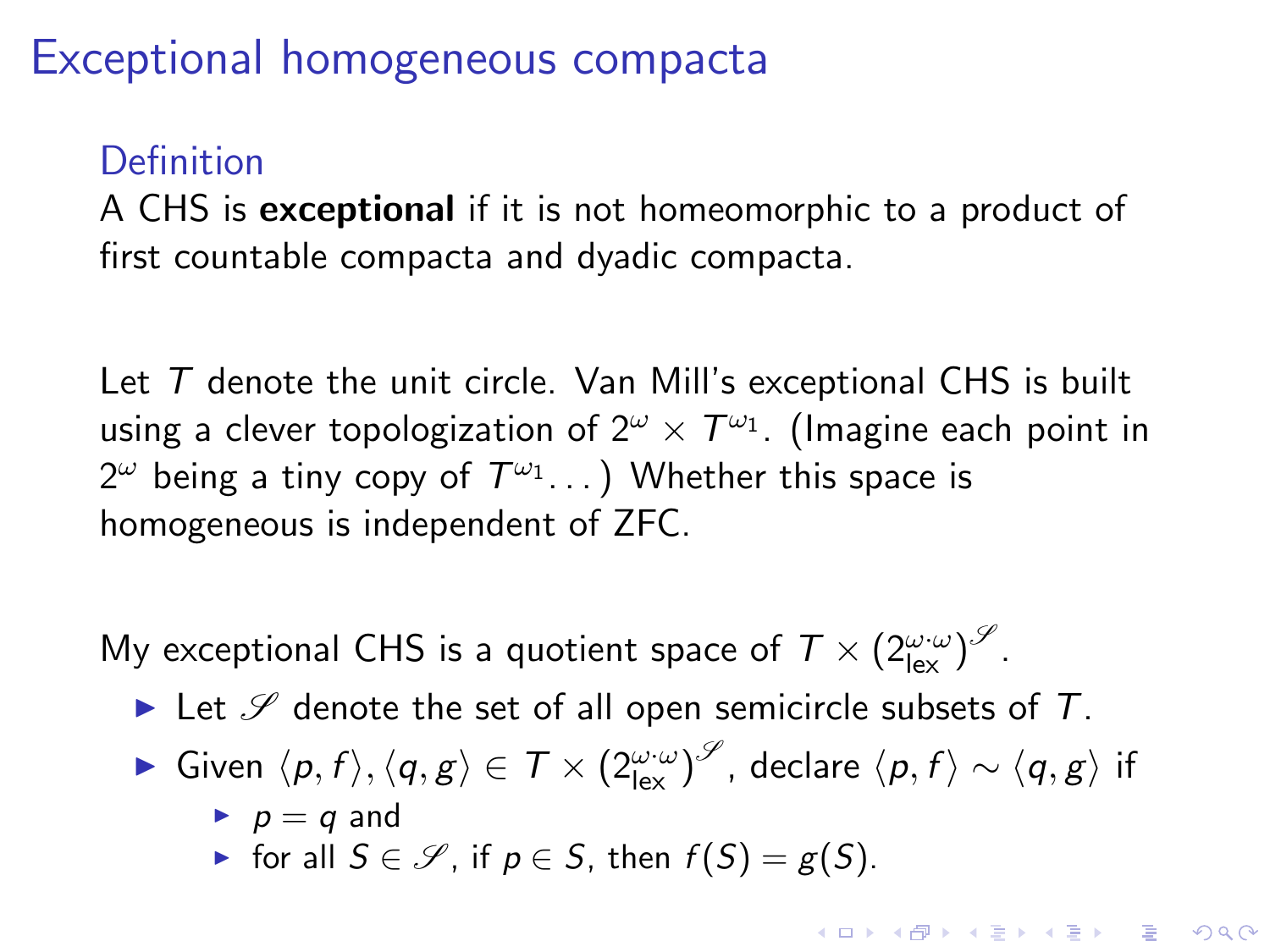How many bosses do you have?

### Convention

Families of subsets of a space are ordered by inclusion.

### **Definition**

A preordered set is  $\kappa^{\rm op}\text{-like}$  if no element has  $\kappa\text{-many}$  greater elements.

For example, the range of a descending sequence of sets  $\langle U_n \rangle_{n \leq \omega}$ is  $\omega^{\mathrm{op}}$ -like; the range of an ascending sequence of sets  $\langle V_n\rangle_{n<\omega}$  is  $\omega^{\rm op}_1$ <sup>op</sup>-like, but not  $\omega^{\rm op}$ -like.

## **Definition**

- $\blacktriangleright$  (Peregudov) The **Noetherian type** Nt  $(X)$  of a space X is the least infinite  $\kappa$  such that  $X$  has a  $\kappa^{\mathrm{op}}$ -like base.
- **►** The local Noetherian type  $\chi$ Nt  $(p, X)$  of  $p \in X$  is the least infinite  $\kappa$  such that  $X$  has a  $\kappa^{\rm op}\text{-}$ like local base at  $p$ .

$$
\blacktriangleright \ \chi \mathrm{Nt}\,(X) = \sup_{p \in X} \chi \mathrm{Nt}\,(p,X).
$$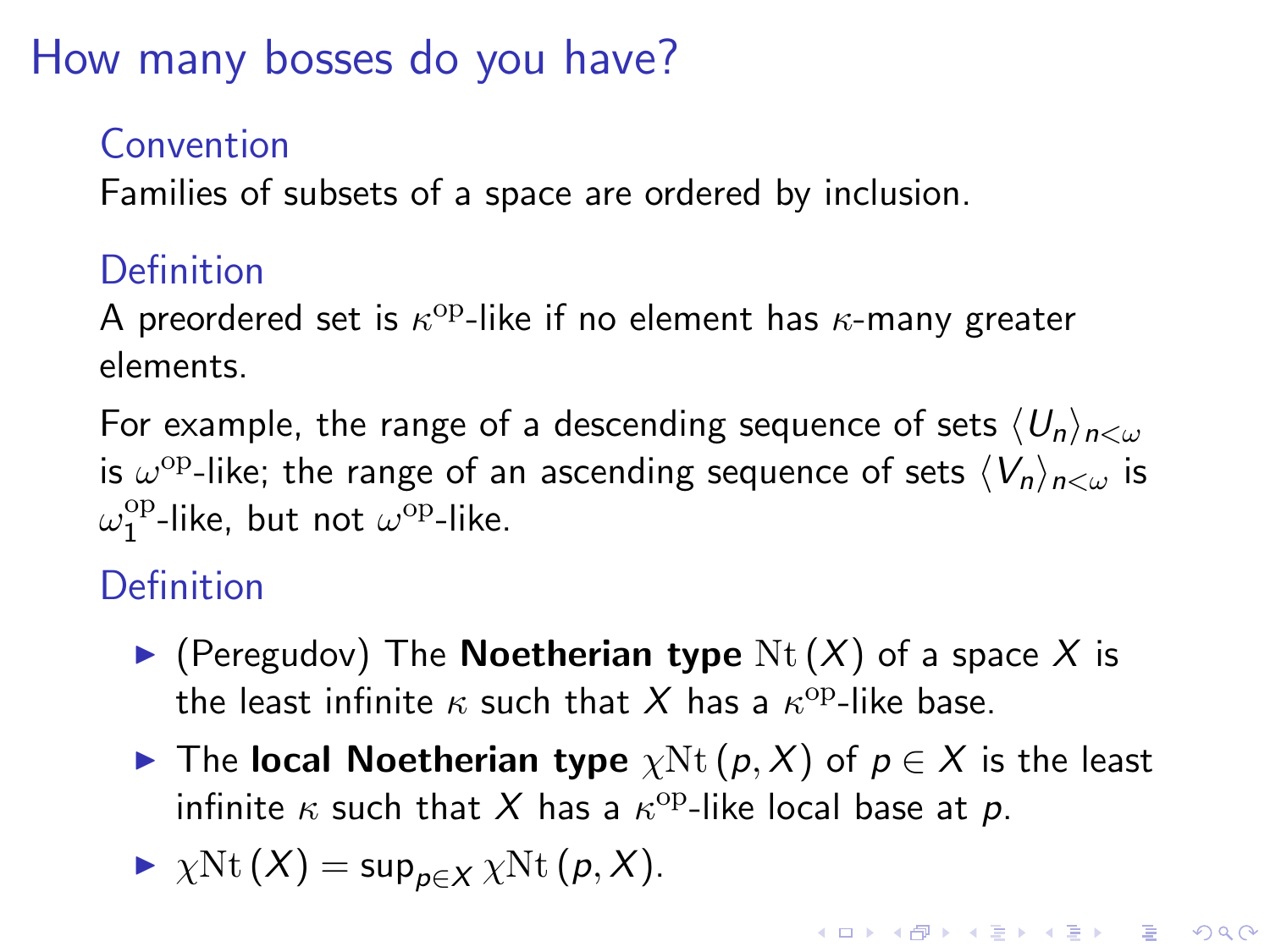## The metric case

#### Theorem

If X is metric space, then  $Nt(X) = \omega$ .

#### Proof

It suffices to build an  $\omega^{\mathrm{op}}$ -like base of X. For each  $n<\omega$ , let  $\mathcal{U}_n$ be a locally finite refinement of the cover of  $X$  by all balls of radius  $2^{-n}$ . Then  $\bigcup_{n<\omega}\mathcal{U}_n$  is a  $\omega^{\mathrm{op}}$ -like base of  $X$ .

#### Question

Does  $\omega^\omega$  (which is  $\cong \mathbb{R} \setminus \mathbb{Q}$ ) have a base that does not include an  $\omega^{\rm op}$ -like base? Does any space  $X$  have a base that does not include an  $\operatorname{Nt}(X)^{\operatorname{op}}$ -like base?

**KORKAR KERKER E VOOR** 

#### Partial Answer 1

No, if X is a  $\sigma$ -compact metric space.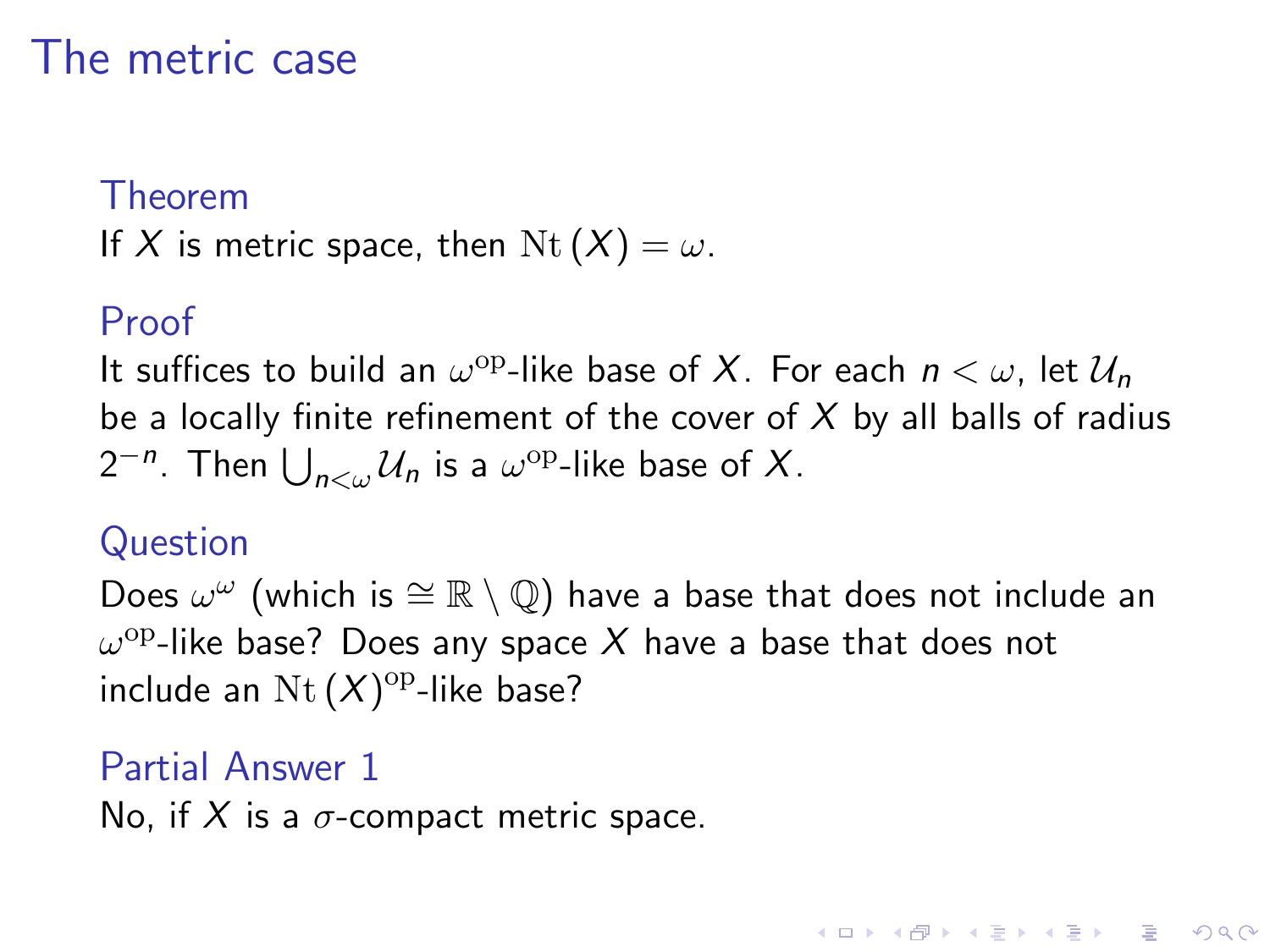Noetherian types and Van Douwen's Problem

### Theorem A

 $\blacktriangleright \ \chi \mathrm{Nt}\, (p, X) \leq \chi(p, X)$  and  $\mathrm{Nt}\, (X) \leq \mathsf{w}(X)^+$  always hold.

- If X is a continuous image of a product of compacta each with weight at most  $\lambda$ , then  $\chi$ Nt  $(X) < \lambda$ .
- If X is also homogeneous, then  $\mathrm{Nt}(X) \leq \lambda^+$ .

### **Observation**

Every known CHS X satisfies  $\chi \mathrm{Nt}\left( X \right) = \omega$  and  $\mathrm{Nt}\left( X \right) \le \mathfrak{c}^+.$ The double arrow space is a CHS with Noetherian type  $\mathfrak{c}^+.$ 

**KORKAR KERKER E VOOR**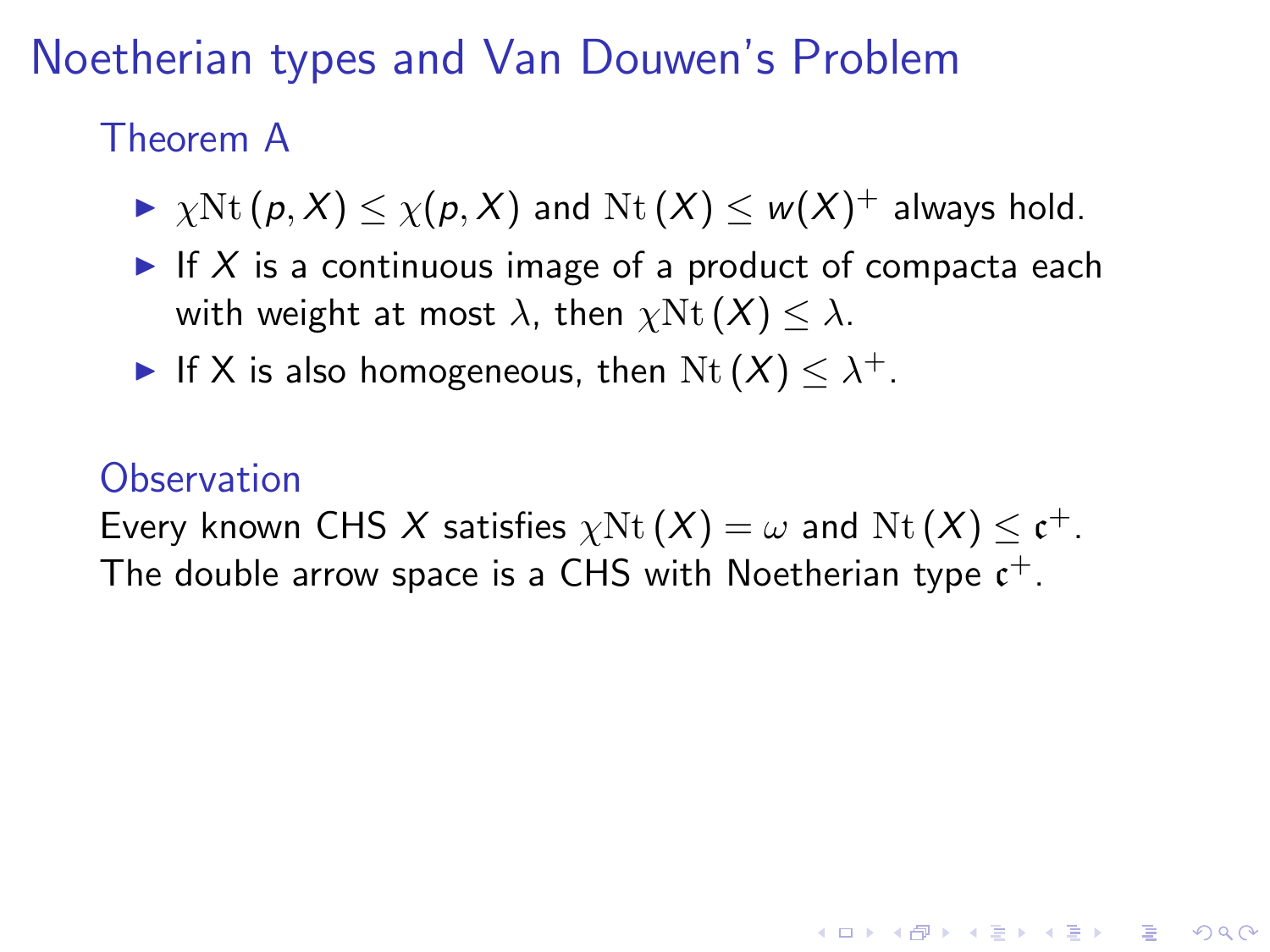Noetherian types and Van Douwen's Problem

### Theorem A

 $\blacktriangleright \ \chi \mathrm{Nt}\, (p, X) \leq \chi(p, X)$  and  $\mathrm{Nt}\, (X) \leq \mathsf{w}(X)^+$  always hold.

- If X is a continuous image of a product of compacta each with weight at most  $\lambda$ , then  $\chi$ Nt  $(X) < \lambda$ .
- If X is also homogeneous, then  $\mathrm{Nt}(X) \leq \lambda^+$ .

### **Observation**

Every known CHS X satisfies  $\chi \mathrm{Nt}\left( X \right) = \omega$  and  $\mathrm{Nt}\left( X \right) \le \mathfrak{c}^+.$ The double arrow space is a CHS with Noetherian type  $\mathfrak{c}^+.$ 

**KORKAR KERKER E VOOR** 

## Theorem B (GCH)

Every CHS X satisfies  $\chi$ Nt $(X)$  < c  $(X)$ .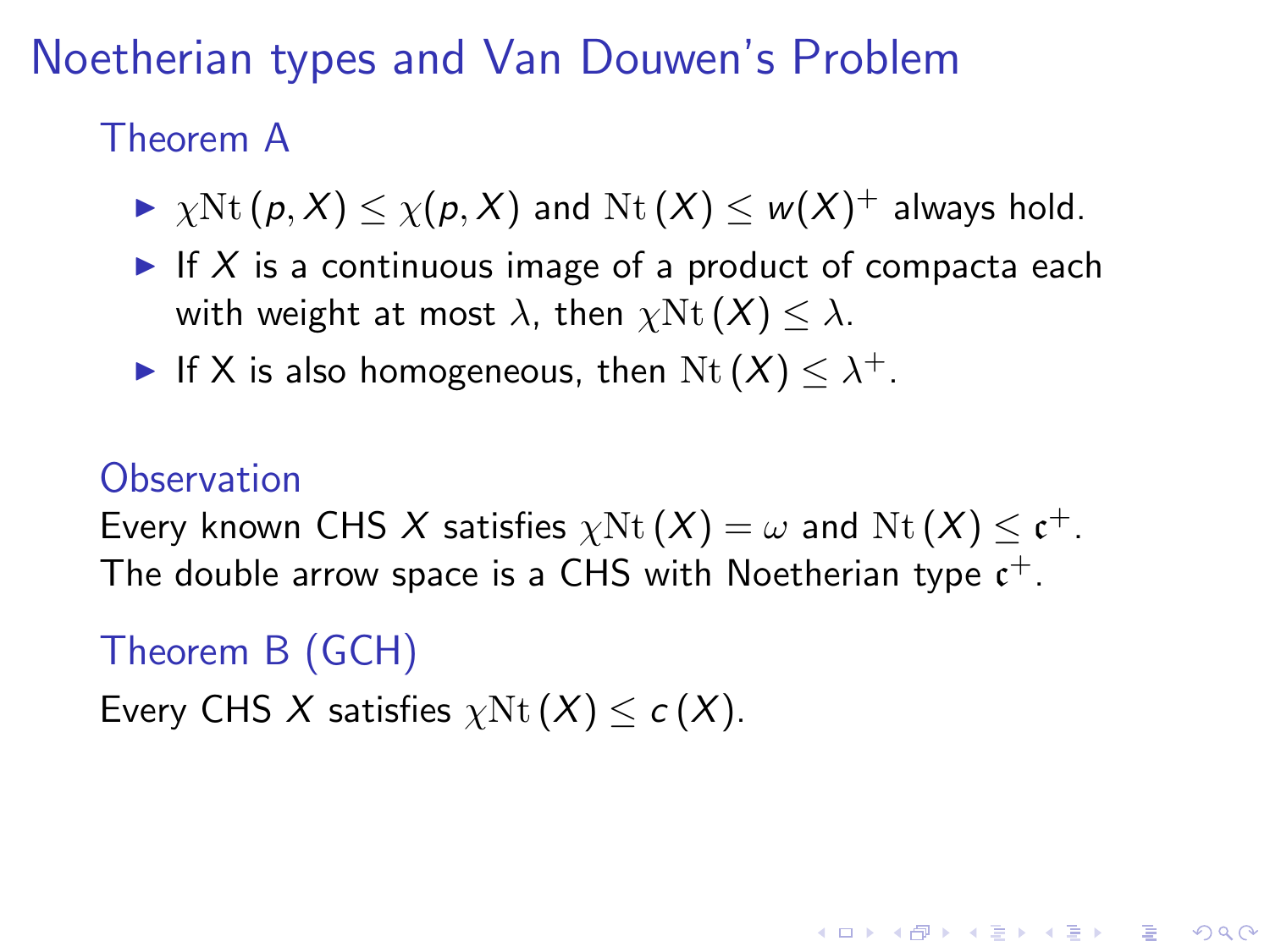Noetherian types and Van Douwen's Problem

### Theorem A

 $\blacktriangleright \ \chi \mathrm{Nt}\, (p, X) \leq \chi(p, X)$  and  $\mathrm{Nt}\, (X) \leq \mathsf{w}(X)^+$  always hold.

- If X is a continuous image of a product of compacta each with weight at most  $\lambda$ , then  $\chi$ Nt $(X) \leq \lambda$ .
- If X is also homogeneous, then  $\mathrm{Nt}(X) \leq \lambda^+$ .

### **Observation**

Every known CHS X satisfies  $\chi \mathrm{Nt}\left( X \right) = \omega$  and  $\mathrm{Nt}\left( X \right) \le \mathfrak{c}^+.$ The double arrow space is a CHS with Noetherian type  $\mathfrak{c}^+.$ 

## Theorem B (GCH)

Every CHS X satisfies  $\chi$ Nt  $(X) < c(X)$ .

There is (in ZFC) an inhomogeneous compactum  $X$  satisfying  $\chi$ Nt  $(X) > c(X) = \omega$ .

(Since every known CHS satisfies  $\chi \text{Nt}(\textit{X}) = \omega$ , one wonders if GCH is necessary. This is an open problem.)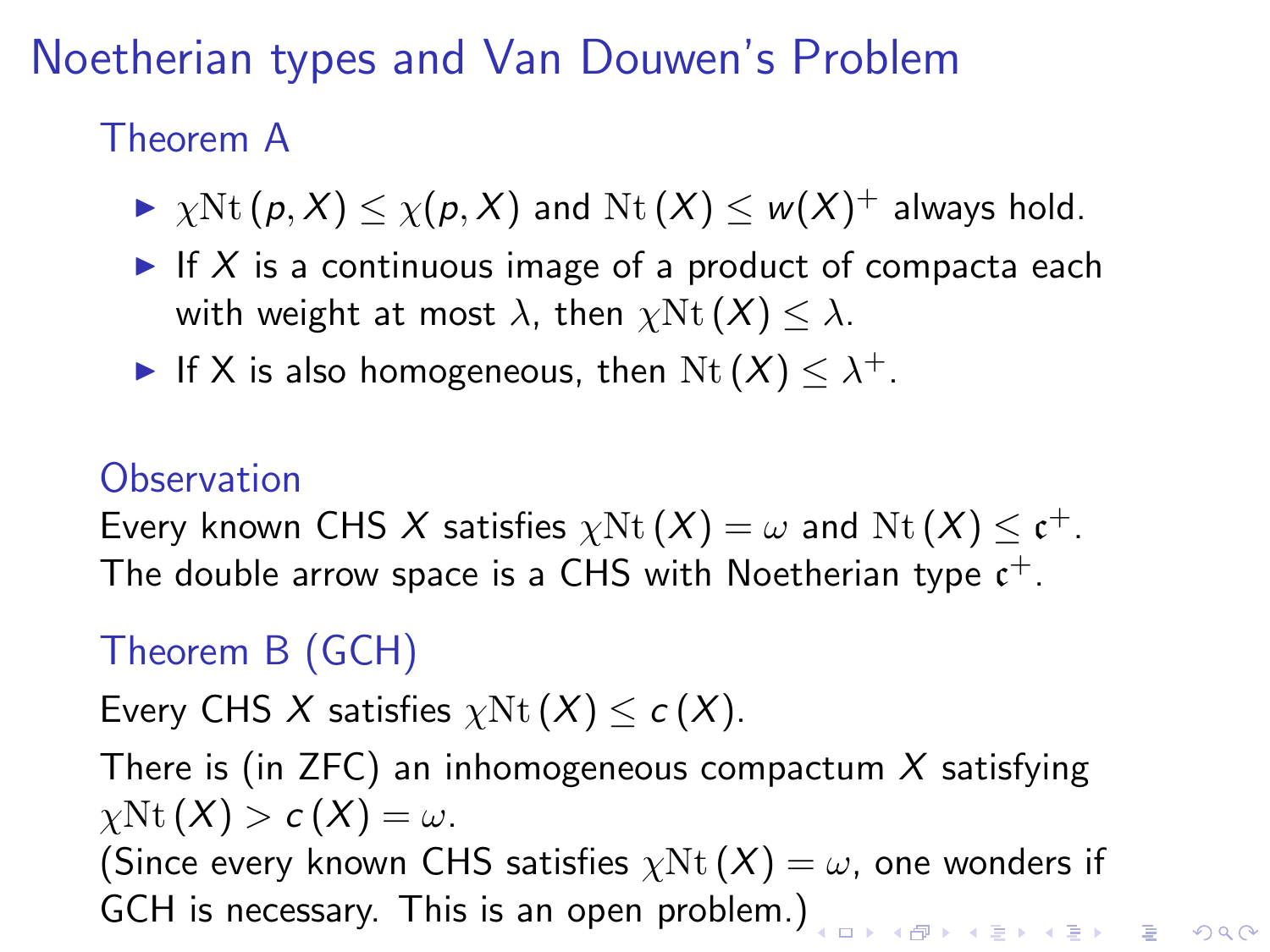## The Power homogeneous case

## **Definition**

- A space X is **power homogeneous** if  $X^{\lambda}$  is homogeneous for some  $\lambda$ .
- **If** The **density**  $d(X)$  of a space X is the least infinite  $\kappa$  for which X has a dense set of size at most  $\kappa$ . Note that  $c(X) \leq d(X)$ .

#### Question

Is  $\chi$ Nt  $(X) \leq c(X)$  true of every power homogeneous compactum  $X?$   $\chi$ Nt  $(X)$  <  $d(X)$ ? Does assuming GCH affect the answer?

### Partial Answer (GCH) (joint with G. J. Ridderbos)

<span id="page-11-0"></span>If  $X$  is a power homogeneous compactum and  $\max_{p \in X} \chi(p, X) = \text{cf } \chi(X) > d(X)$ , then there is a nonempty open  $U \subseteq X$  such that  $\chi \text{Nt}(p, X) = \omega$  for all  $p \in U$ .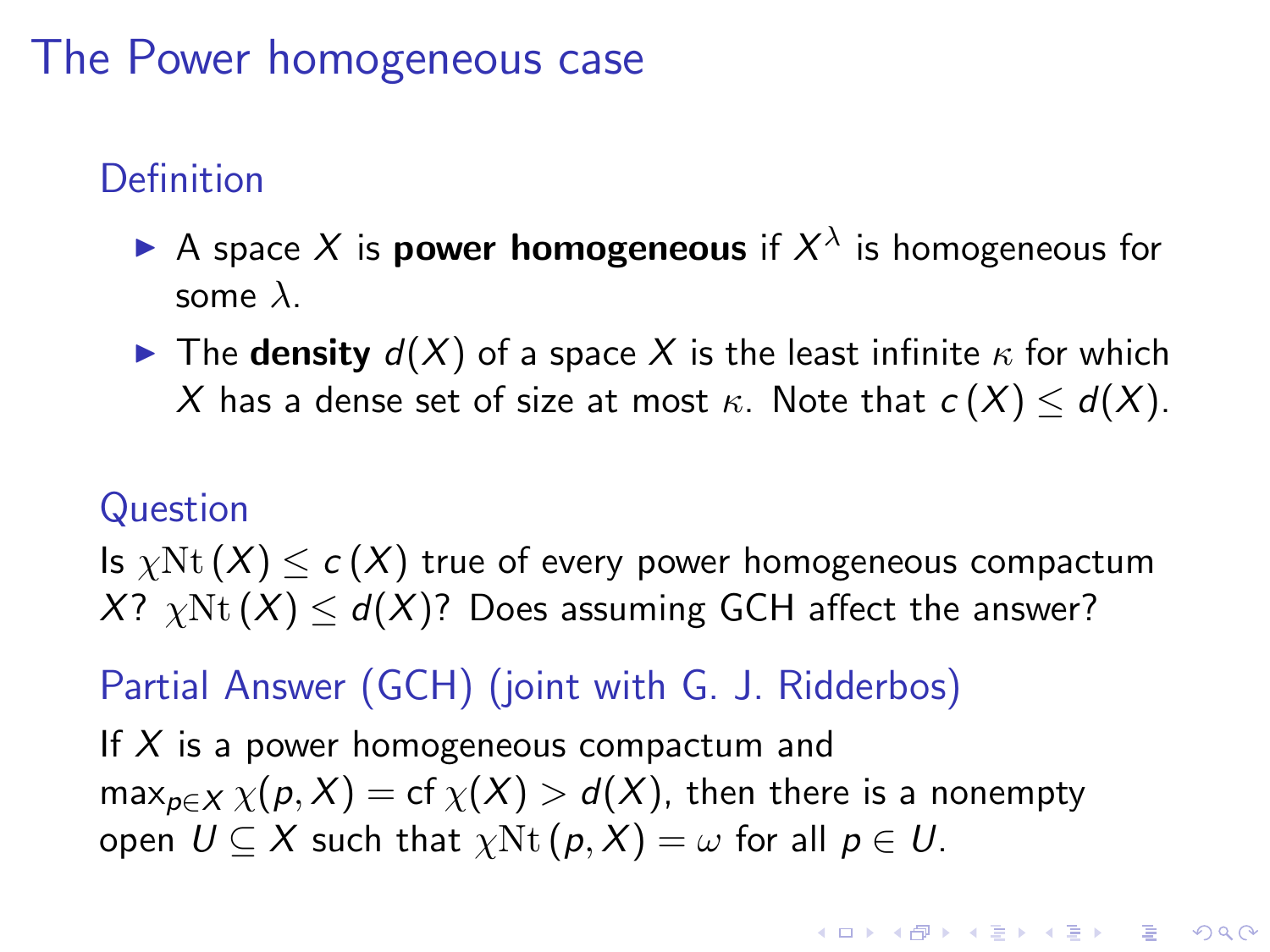## More bases

- A family  $\beta$  of nonempty open subsets of a space X is a  $\pi$ -base if for every nonempty open  $U \subseteq X$ , some  $B \in \mathcal{B}$ satisfies  $B \subseteq U$ .
- **I** The  $\pi$ -weight  $\pi(X)$  of X is the least infinite  $\kappa$  such that X has a  $\pi$ -base of size at most  $\kappa$ .
- <span id="page-12-0"></span>**IDED** The Noetherian  $\pi$ -type  $\pi$ Nt  $(X)$  of X is the least infinite  $\kappa$ such that X has a  $\kappa^{\rm op}\text{-like } \pi\text{-}$ base.

K ロ ▶ K @ ▶ K 할 > K 할 > 1 할 > 1 이익어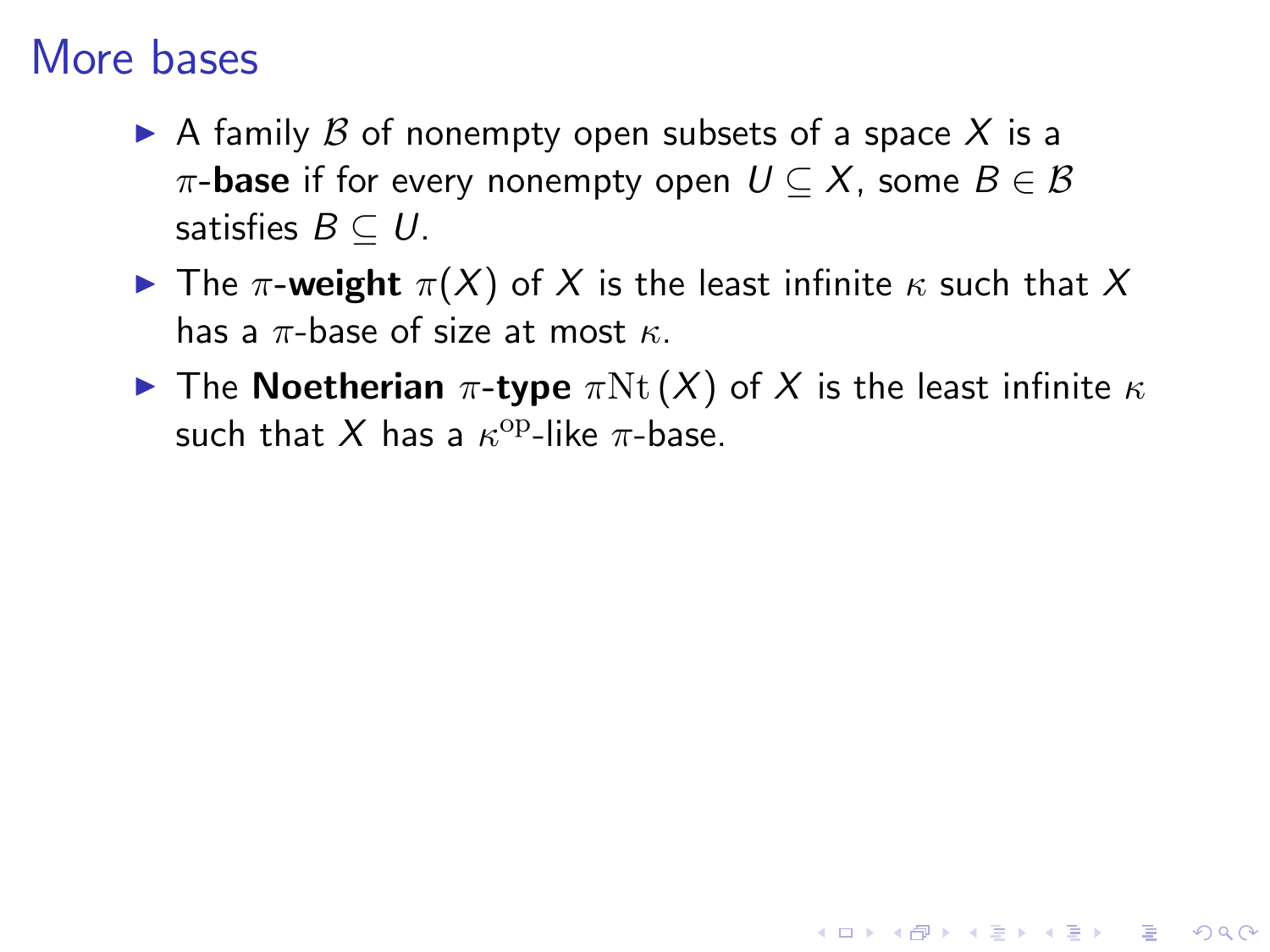## More bases

- A family  $\beta$  of nonempty open subsets of a space X is a  $\pi$ -base if for every nonempty open  $U \subseteq X$ , some  $B \in \mathcal{B}$ satisfies  $B \subset U$ .
- **I** The  $\pi$ -weight  $\pi(X)$  of X is the least infinite  $\kappa$  such that X has a  $\pi$ -base of size at most  $\kappa$ .
- **IDED** The Noetherian  $\pi$ -type  $\pi$ Nt  $(X)$  of X is the least infinite  $\kappa$ such that X has a  $\kappa^{\rm op}\text{-like } \pi\text{-}$ base.
- A family B of nonempty open sets is a **local**  $\pi$ -base at a point  $p \in X$  if for every neighborhood U of p, some  $B \in \mathcal{B}$ satisfies  $B \subseteq U$ .
- **IF The π-character**  $\pi \chi(p, X)$  of p is the least infinite  $\kappa$  such that there is a local  $\pi$ -base of size at most  $\kappa$  at p.
- $\blacktriangleright$  The local Noetherian π-type  $\pi \chi \text{Nt}(p, X)$  of a point  $p \in X$ is the least infinite  $\kappa$  such that there is a  $\kappa^{\rm op}\text{-like}$  local  $\pi\text{-}$ base at p.

<span id="page-13-0"></span>
$$
\blacktriangleright \pi \chi(X) = \sup\nolimits_{p \in X} \pi \chi(p, X); \quad \pi \chi \mathrm{Nt}(X) = \sup\nolimits_{p \in X} \pi \chi \mathrm{Nt}(p, X)
$$

 $Q \cap R$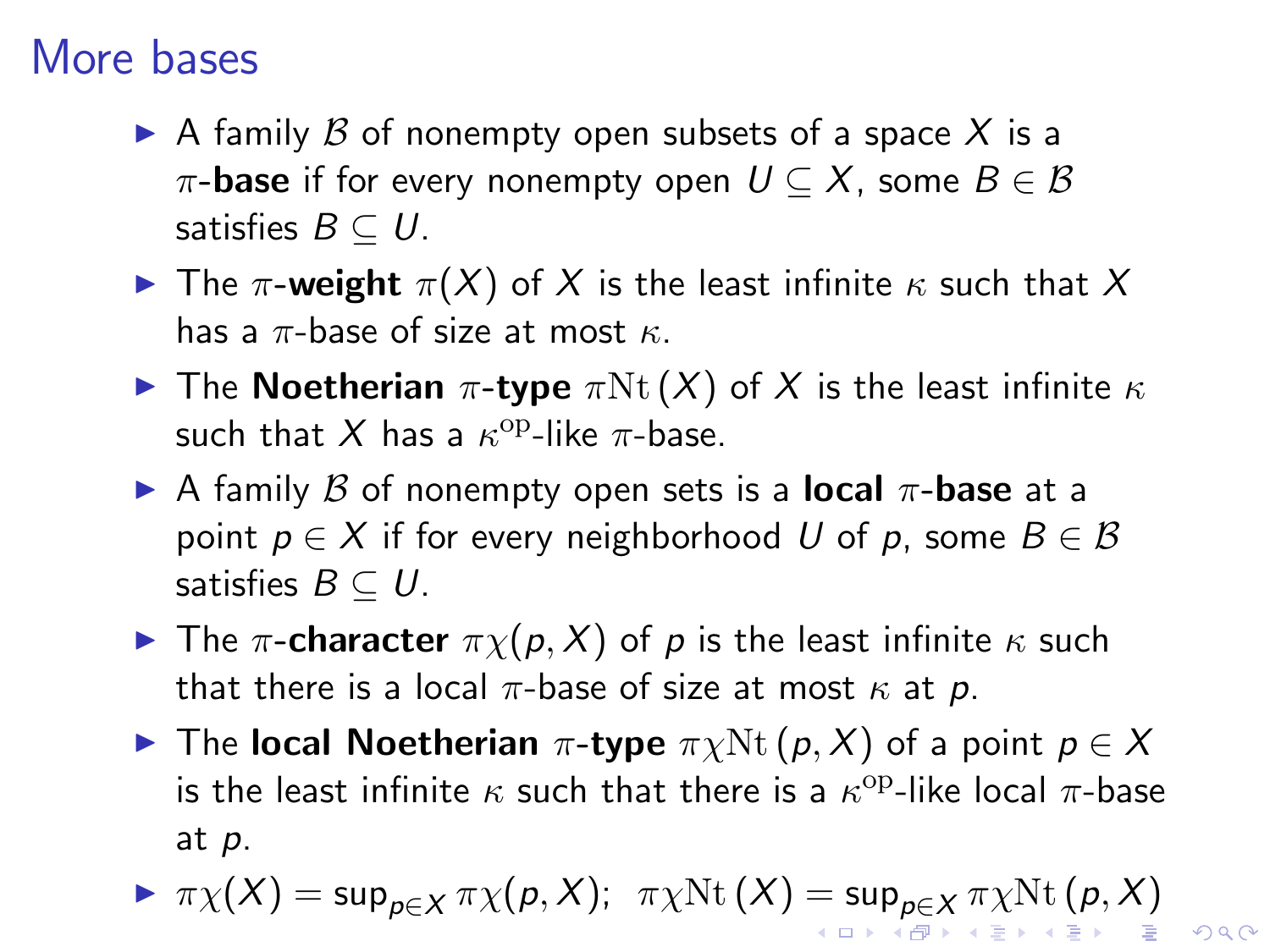## More connections with Van Douwen's Problem

#### Theorem

If  $X$  is a continuous image of a product of compacta each with weight at most  $\lambda$ , then  $\pi$ Nt $(X) \leq \lambda$ .

#### Theorem

If X is compact, then  $\pi \mathrm{Nt}\left( X \right) \le \chi(X)^{+}.$ 

#### **Observation**

<span id="page-14-0"></span>Every known CHS X satisfies  $\pi$ Nt $(X) \leq \omega_1$  and  $\pi \chi$ Nt $(X) = \omega$ .

**KORK ERKER ADE YOUR**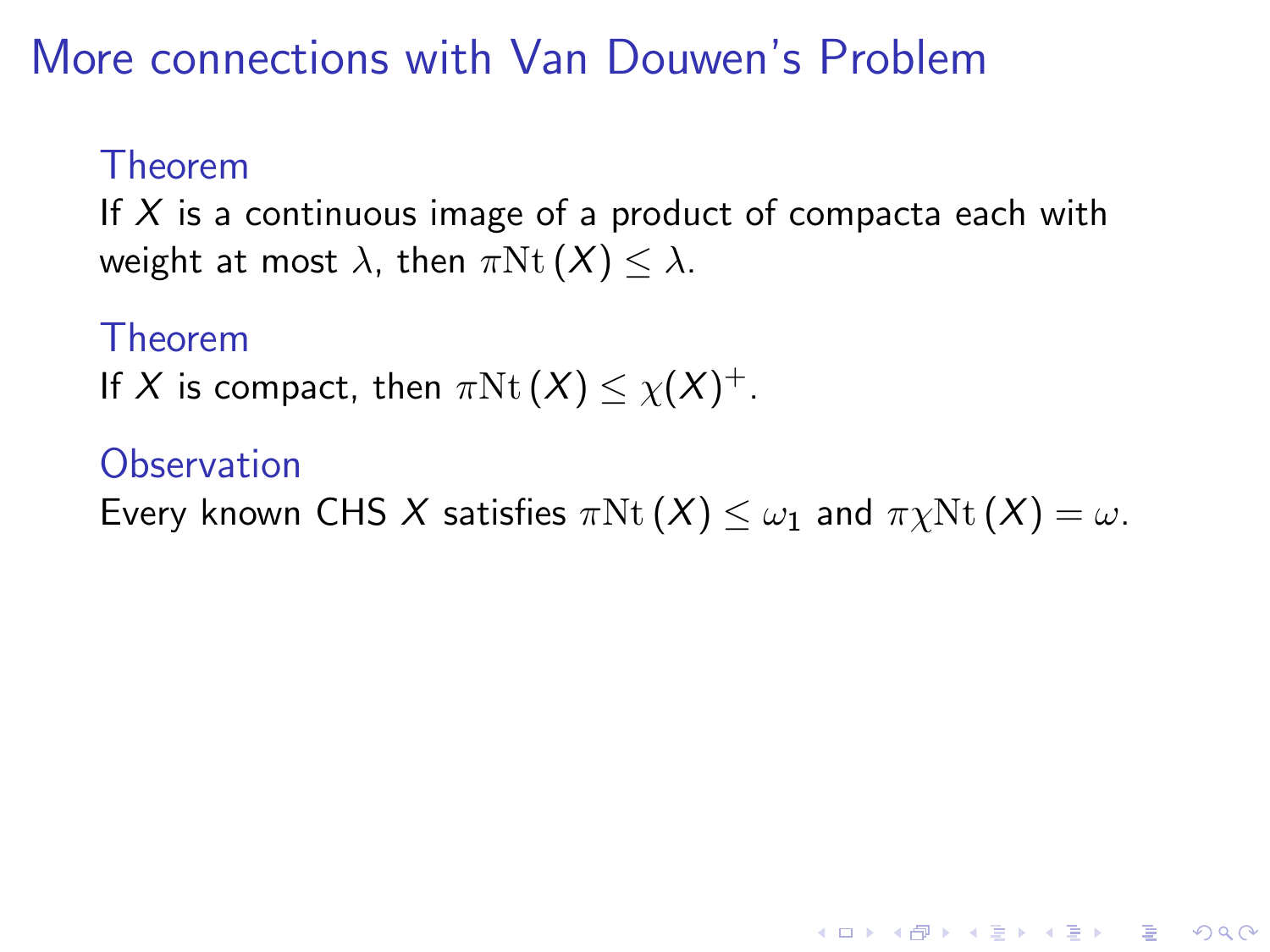## More connections with Van Douwen's Problem

#### Theorem

If  $X$  is a continuous image of a product of compacta each with weight at most  $\lambda$ , then  $\pi$ Nt $(X) \leq \lambda$ .

#### Theorem

If X is compact, then  $\pi \mathrm{Nt}\left( X \right) \le \chi(X)^{+}.$ 

#### **Observation**

Every known CHS X satisfies  $\pi$ Nt $(X) \leq \omega_1$  and  $\pi \chi$ Nt $(X) = \omega$ .

- $\triangleright \Diamond$  implies there is a Suslin line that is a CHS. Every Suslin line L satisfies  $\pi$ Nt  $(L) = \omega_1$ .
- It is not known if ZFC proves some CHS  $X$  satisfies  $\pi$ Nt $(X) > \omega$ .
- $\triangleright$  Worse, it is not known if any (Hausdorff) space X satisfies  $\pi \chi \mathrm{Nt}(X) > \omega$  (in any model of ZFC).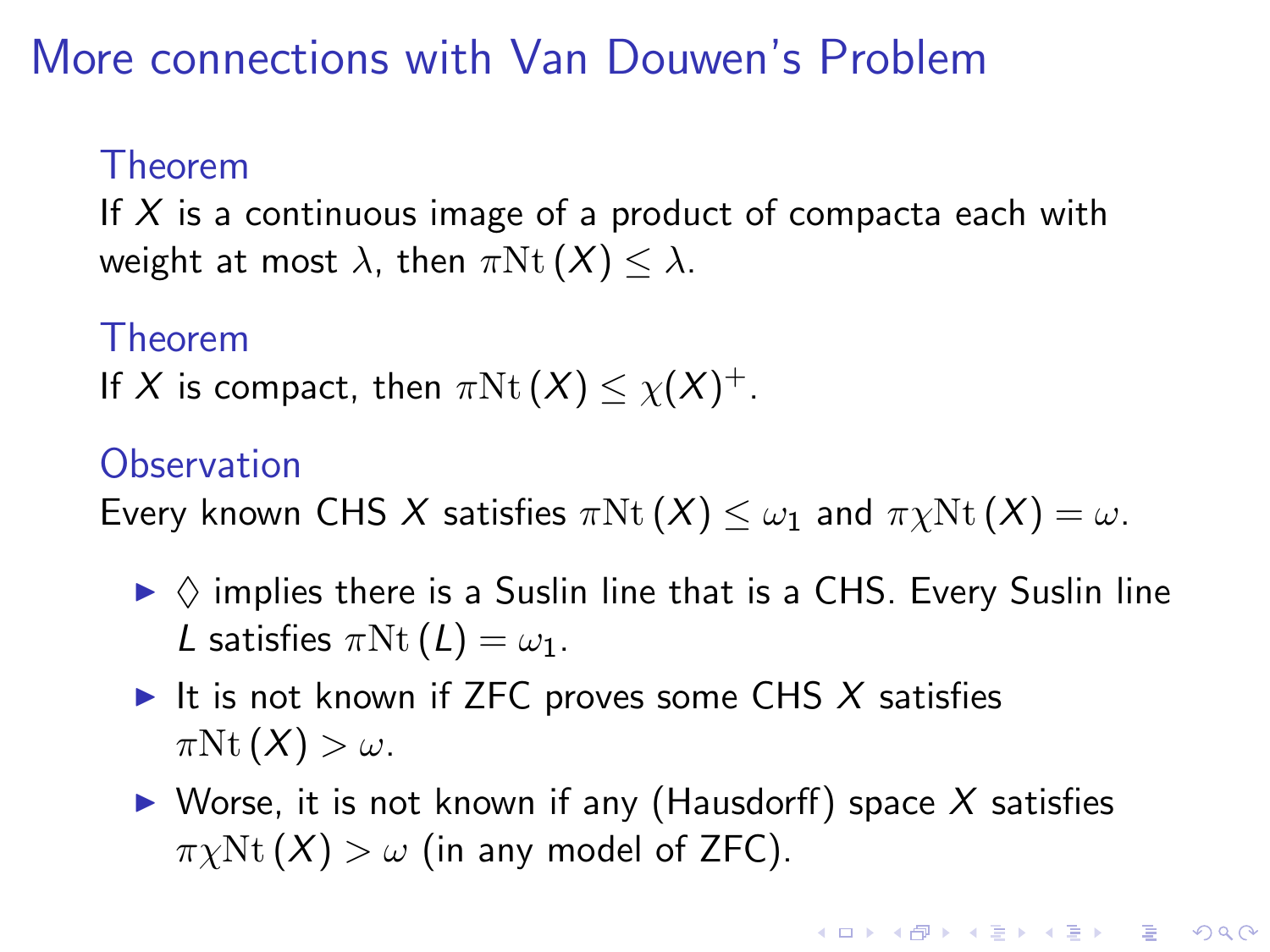# Tukey classes

## Definition (Tukey)

Given directed sets P and Q,  $P \leq_T Q$  means the following equivalent conditions hold.

- ► For some  $f: P \to Q$ , the images of unbounded sets are unbounded.
- ► For some  $f: P \to Q$ , the preimages of bounded sets are bounded.
- ► For some  $g: Q \to P$ , the images of cofinal sets are cofinal.

#### Theorem

If A is a local base at  $p \in X$ ,  $h: X \to Y$  is a homeomorphism, and B is a local base at  $h(p)$ , then  $\langle A, \supseteq \rangle \equiv \tau \langle B, \supseteq \rangle$ .

#### Theorem

If A is a local base at a non-isolated point  $p \in X$ , then  $\chi \mathrm{Nt}\, (\pmb{\rho}, X) \leq \lambda$  if and only if  $\langle \mathcal{A}, \supseteq \rangle \geq_{\mathcal{T}} \bigl\langle [\chi(\pmb{\rho}, X)]^{<\lambda}, \subseteq \bigr\rangle.$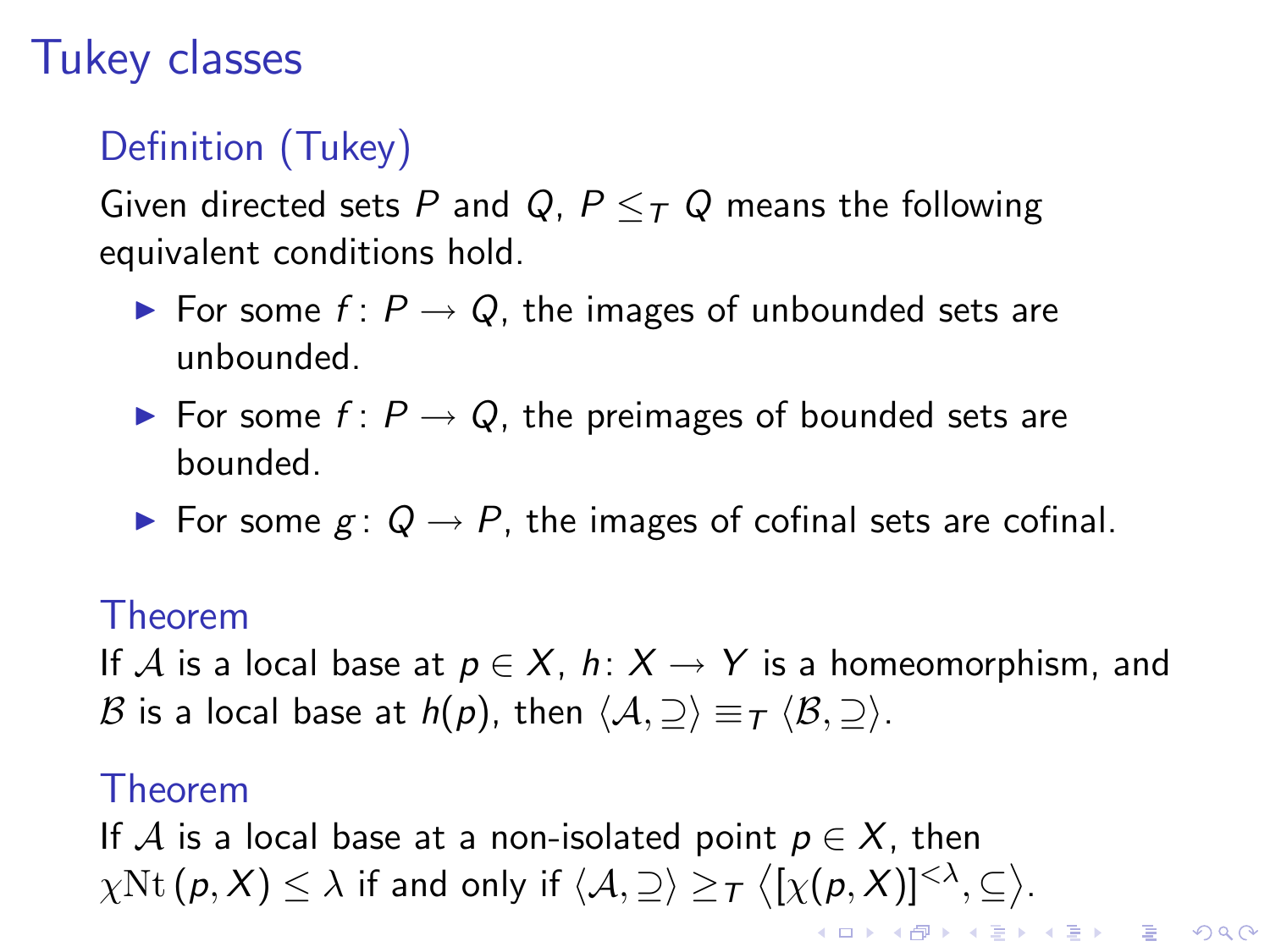## Tukey classes and Van Douwen's Problem

#### Theorem C

If X is compact and  $\lambda = \min_{\mathbf{q} \in \mathcal{X}} \pi \chi(\mathbf{q}, X)$ , then some local base B in  $X$  satisfies  $\langle \mathcal{B}, \supseteq \rangle \geq_{\mathcal{T}} \langle [\lambda]^{<\omega}, \subseteq \rangle$ .

### Example

The space  $X = 2^{\omega} \times 2^{\omega_1}_{lex} \times 2^{\omega_2}_{lex}$  is such that  $\chi(p, X) = \omega_2$  for all points p,  $\pi \chi(p, X) = \omega$  for some points p, and

$$
\langle \mathcal{B},\supseteq\rangle\equiv_{\mathcal{T}}\omega\times\omega_1\times\omega_2\ngeq_{\mathcal{T}}\big\langle[\omega_2]^{<\omega_1},\subseteq\big\rangle
$$

**KORK ERKER ADE YOUR** 

for all local bases B. Hence,  $\chi$ Nt $(p, X) = \omega_2$  for all  $p \in X$ .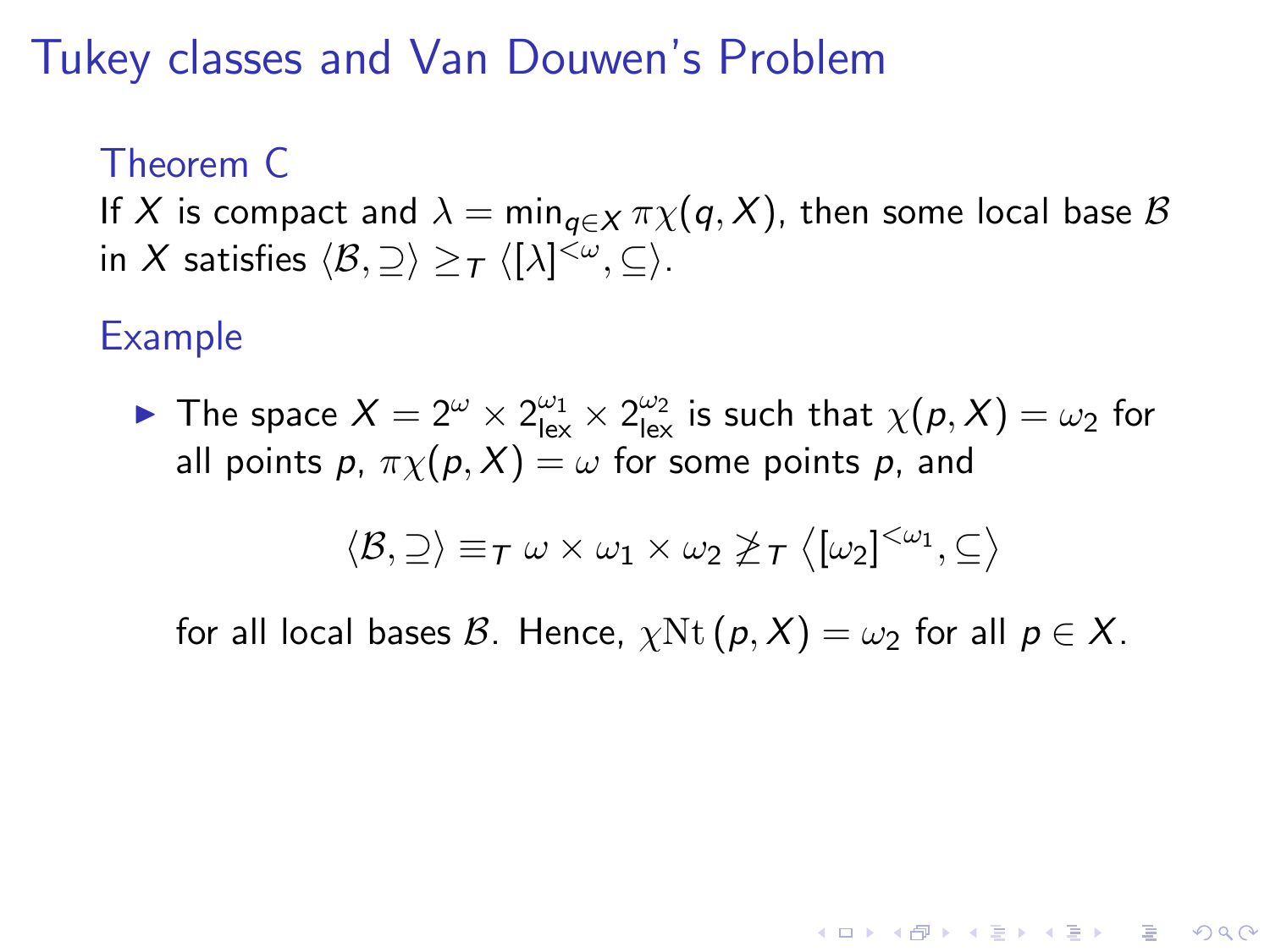## Tukey classes and Van Douwen's Problem

#### Theorem C

If X is compact and  $\lambda = \min_{\mathbf{q} \in \mathcal{X}} \pi \chi(\mathbf{q}, X)$ , then some local base B in  $X$  satisfies  $\langle \mathcal{B}, \supseteq \rangle \geq_{\mathcal{T}} \langle [\lambda]^{<\omega}, \subseteq \rangle$ .

#### Example

The space  $X = 2^{\omega} \times 2^{\omega_1}_{lex} \times 2^{\omega_2}_{lex}$  is such that  $\chi(p, X) = \omega_2$  for all points p,  $\pi \chi(p, X) = \omega$  for some points p, and

$$
\langle \mathcal{B},\supseteq\rangle\equiv_{\mathcal{T}}\omega\times\omega_1\times\omega_2\ngeq_{\mathcal{T}}\big\langle[\omega_2]^{<\omega_1},\subseteq\big\rangle
$$

for all local bases B. Hence,  $\chi$ Nt $(p, X) = \omega_2$  for all  $p \in X$ .

If some model of GCH has a CHS X with a local base B such that  $\langle B, \supset \rangle \equiv_T \omega \times \omega_1 \times \omega_2$ , then  $c(X) > c$  in this model.

**A O A G A 4 O A C A G A G A 4 O A C A**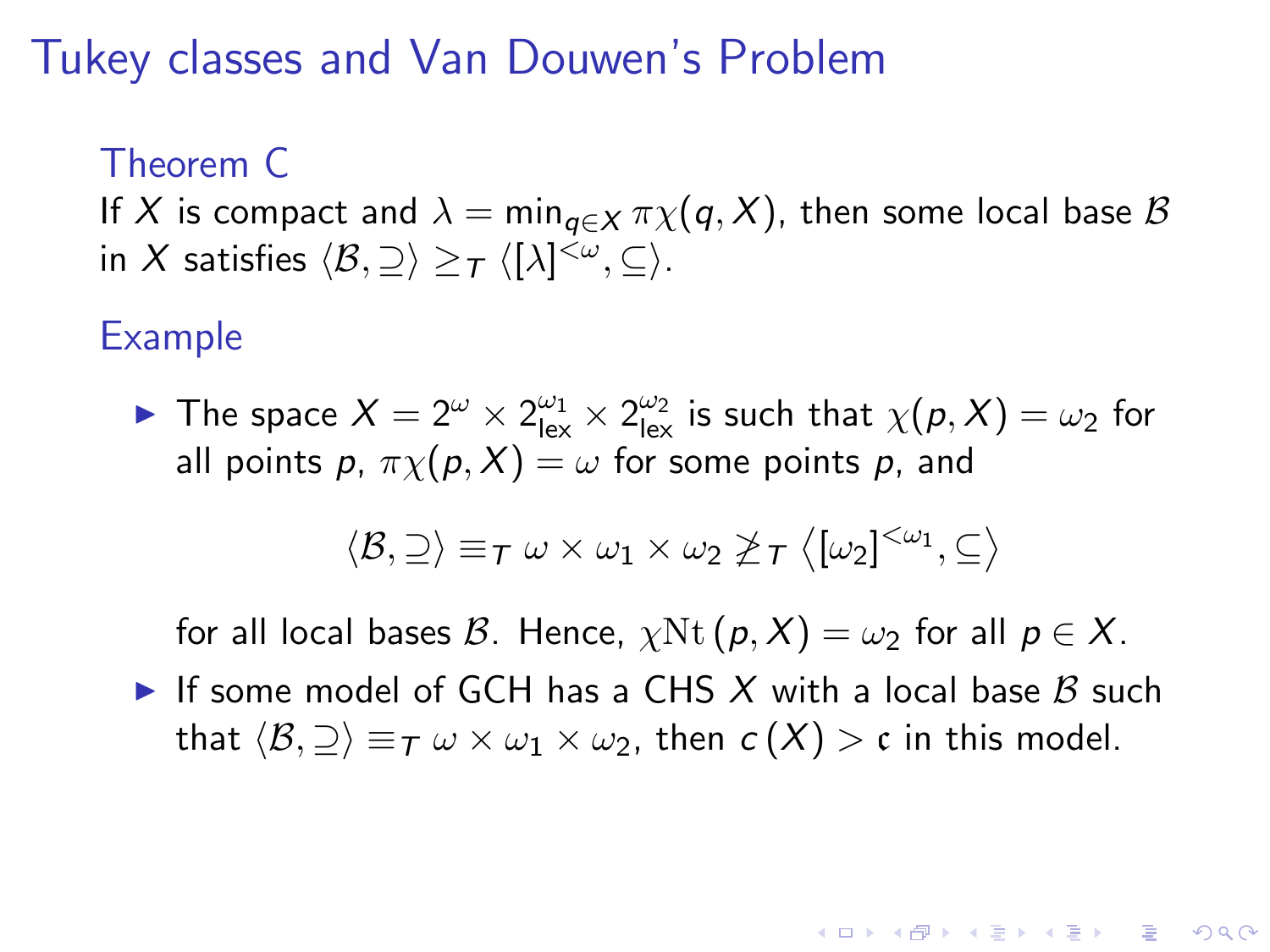## Tukey classes and Van Douwen's Problem

#### Theorem C

If X is compact and  $\lambda = \min_{\mathbf{q} \in \mathcal{X}} \pi \chi(\mathbf{q}, X)$ , then some local base B in  $X$  satisfies  $\langle \mathcal{B}, \supseteq \rangle \geq_{\mathcal{T}} \langle [\lambda]^{<\omega}, \subseteq \rangle$ .

#### Example

The space  $X = 2^{\omega} \times 2^{\omega_1}_{lex} \times 2^{\omega_2}_{lex}$  is such that  $\chi(p, X) = \omega_2$  for all points p,  $\pi \chi(p, X) = \omega$  for some points p, and

$$
\langle \mathcal{B},\supseteq\rangle\equiv_{\mathcal{T}}\omega\times\omega_1\times\omega_2\ngeq_{\mathcal{T}}\big\langle[\omega_2]^{<\omega_1},\subseteq\big\rangle
$$

for all local bases B. Hence,  $\chi$ Nt $(p, X) = \omega_2$  for all  $p \in X$ .

- If some model of GCH has a CHS X with a local base  $\beta$  such that  $\langle \mathcal{B}, \supseteq \rangle \equiv_T \omega \times \omega_1 \times \omega_2$ , then  $c(X) > c$  in this model.
- $\triangleright$  In every model of ZFC, we don't know if such a CHS exists, even if we replace  $\omega \times \omega_1 \times \omega_2$  with  $\omega \times \omega_1$  or  $\omega \times \omega_2$ .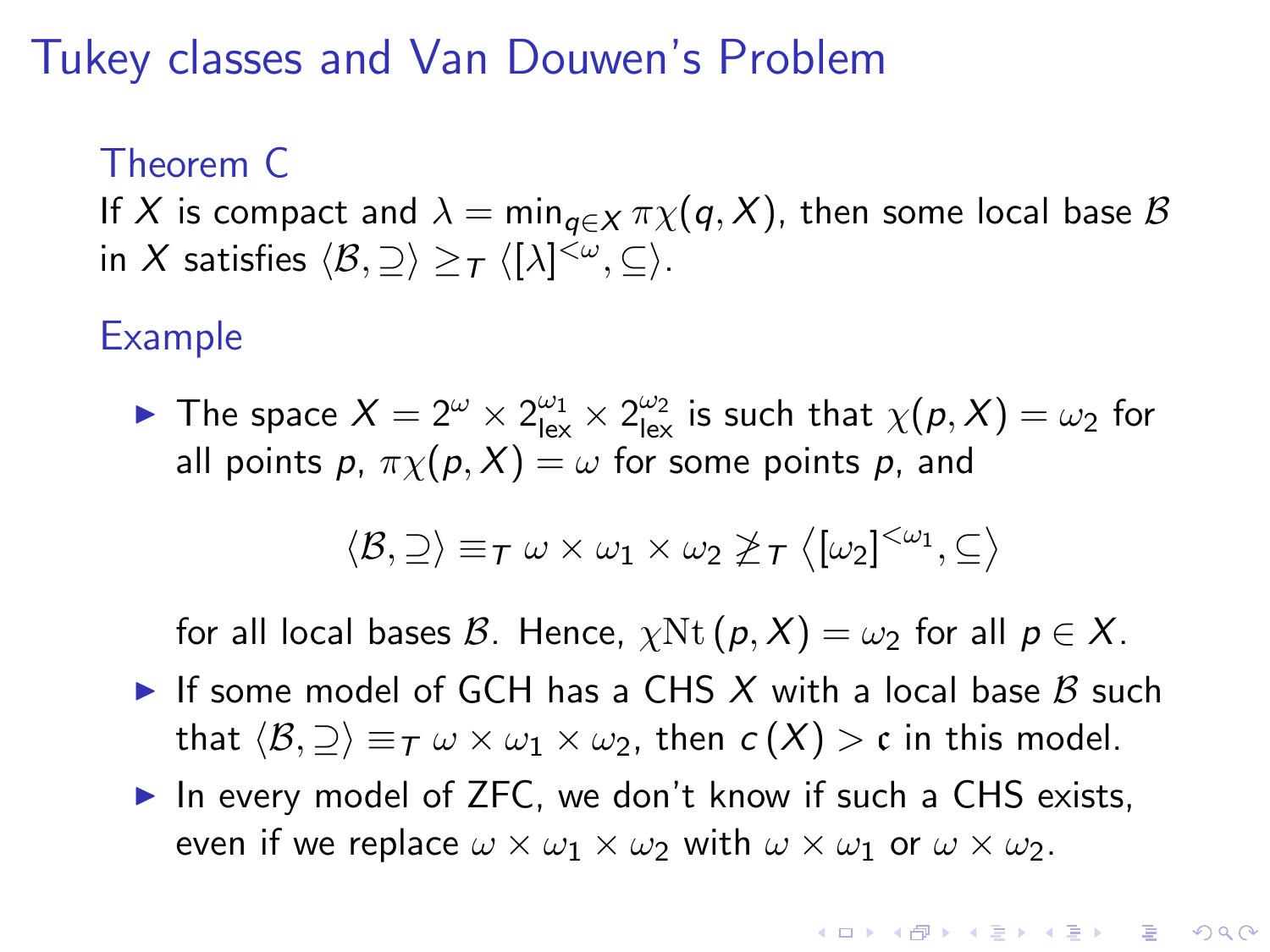## Subsets of bases

#### Question

Can a space X have a base that does not include an  $\operatorname{Nt}(X)^{\operatorname{op}}$ -like base?

#### Partial Answers

- 1. No, if X is a  $\sigma$ -compact metric space.
- **2.** No, if  $X$  is a dyadic CHS.

**3.** No, if X is a CHS and  $w(X)$  is regular. (" $w(X)$  is regular" can be dropped if  $2^{\aleph_{\alpha}} < \aleph_{\alpha+\omega}$  for all  $\alpha$ .)

Answers 2 and 3 follow from the two theorems below.

If X is compact and  $\chi(p, X) = w(X)$  for all  $p \in X$ , then every base of X contains an  $\operatorname{Nt}(X)^{\operatorname{op}}$ -like base of X.

**KORKAR KERKER E VOOR** 

If X is compact and  $\pi \chi(p, X) <$  cf  $\kappa = \kappa \leq w(X)$  for all  $p \in X$ , then  $\mathrm{Nt}(X) > \kappa$ .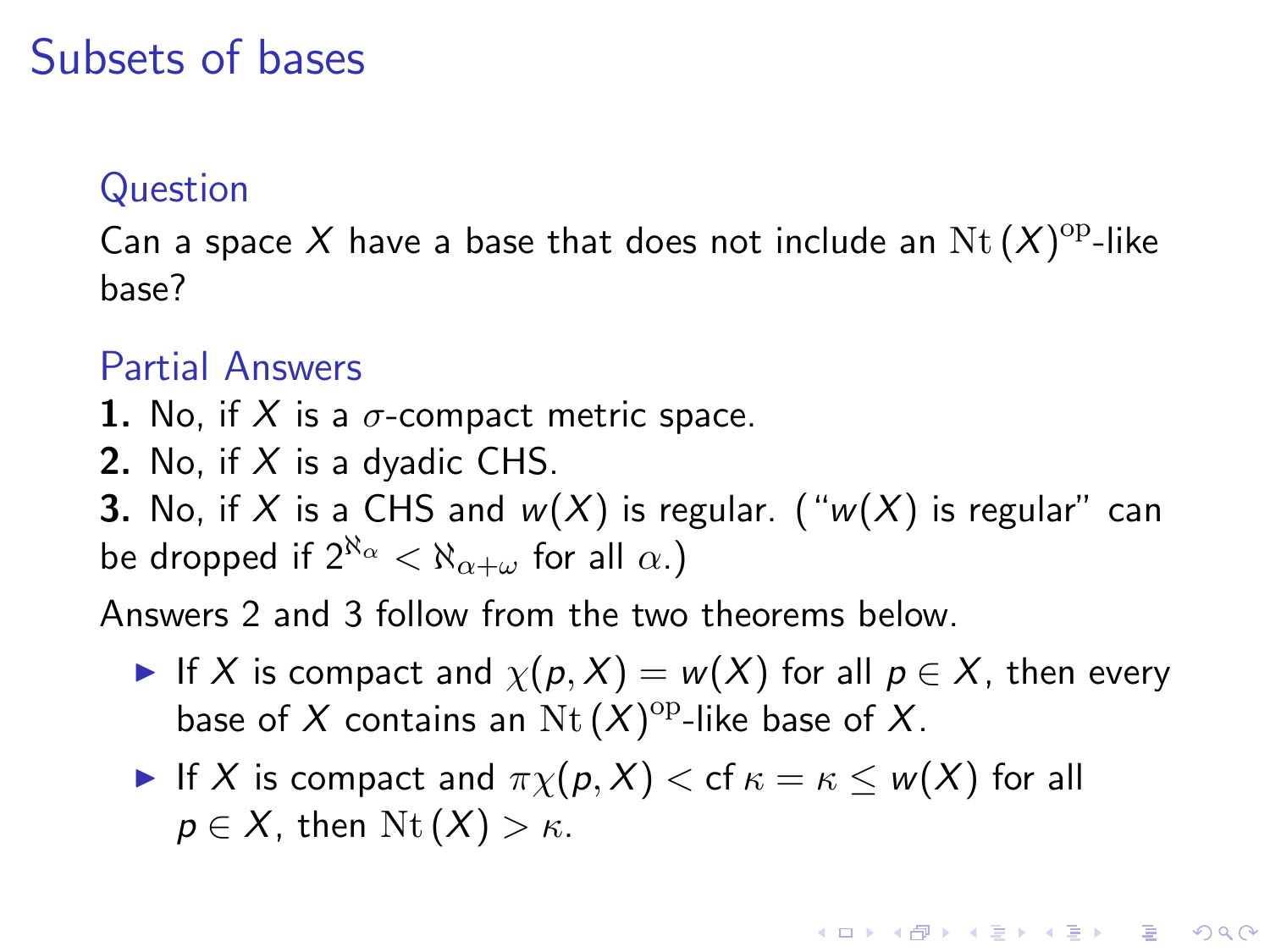# Noetherian types of  $\omega^*$

 $\omega^*$  is the space of nonprincipal ultrafilters on  $\omega.$  It is compact and inhomogeneous.

**K ロ ▶ K @ ▶ K 할 X X 할 X 및 할 X X Q Q O** 

Theorem (Malykhin)

 $MA \Rightarrow \pi Nt (\omega^*) = \mathfrak{c}$  and  $CH \Rightarrow Nt (\omega^*) = \mathfrak{c}$ .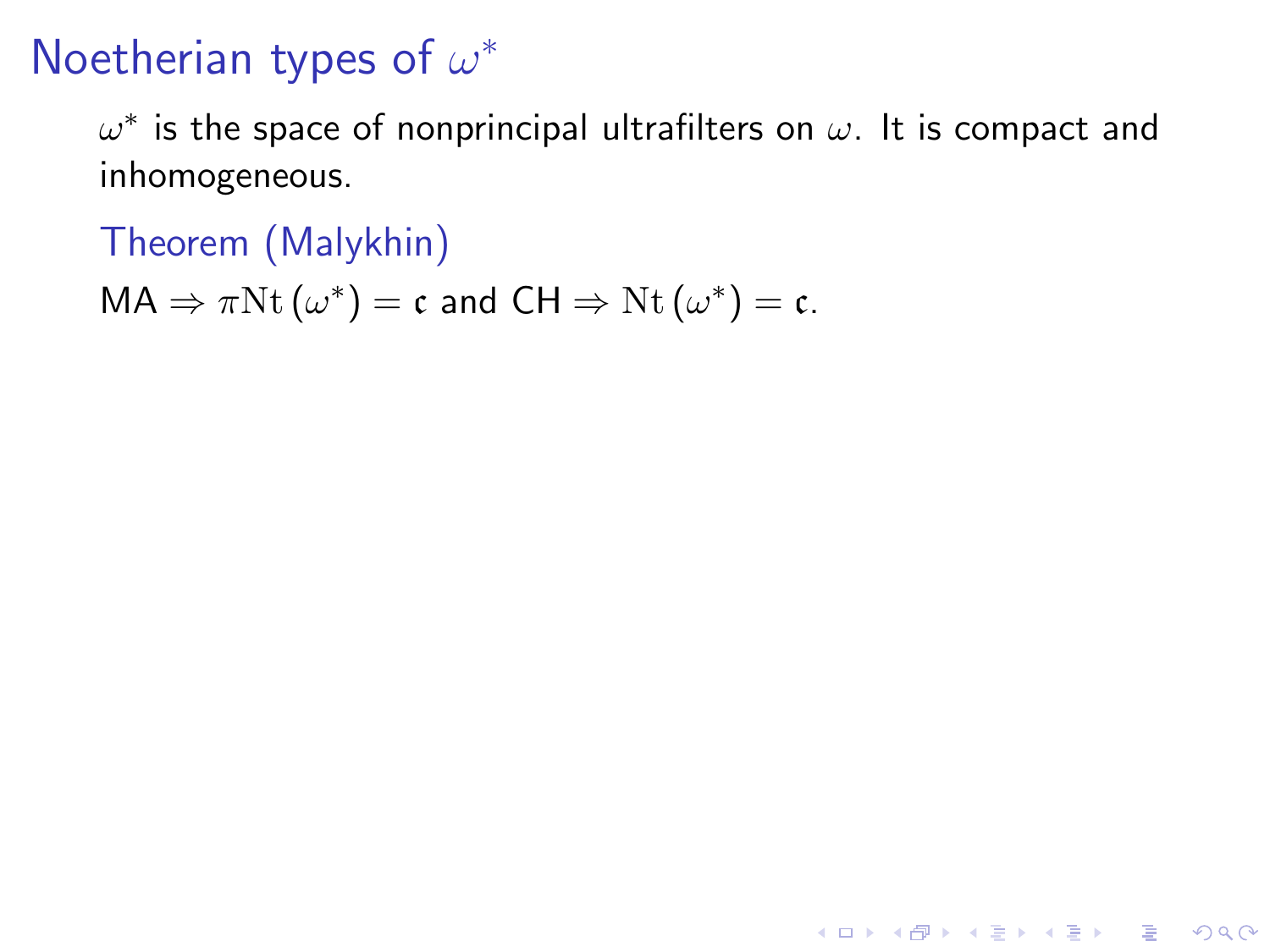# Noetherian types of  $\omega^*$

 $\omega^*$  is the space of nonprincipal ultrafilters on  $\omega.$  It is compact and inhomogeneous.

Theorem (Malykhin)

 $MA \Rightarrow \pi Nt (\omega^*) = \mathfrak{c}$  and  $CH \Rightarrow Nt (\omega^*) = \mathfrak{c}$ .

**Definition** 

- $I \triangleright$  Given  $R, S \subseteq \omega$ , we say S splits R if  $|R \cap S| = |R \setminus S| = \omega$ .
- $\triangleright$  The splitting number  $\mathfrak s$  is least size of a splitting family, which is a subset  $\mathscr S$  of  $[\omega]^\omega$  such that every  $R\in [\omega]^\omega$  is split by some  $S \in \mathscr{S}$ .
- ► The reaping number r is least size of a family  $\mathcal{R} \subseteq [\omega]^{\omega}$  such that no single  $S \subseteq \omega$  splits every  $R \in \mathcal{R}$ .
- **IGM** The **distributivity number** h is the least  $\kappa$  such that forcing with  $\langle [\omega]^\omega , \subseteq^* \rangle$  adds a new subset of  $\kappa.$

KID KA KERKER E VOOR

Exercise:  $c > r > h > \omega_1 < h < s < c$ .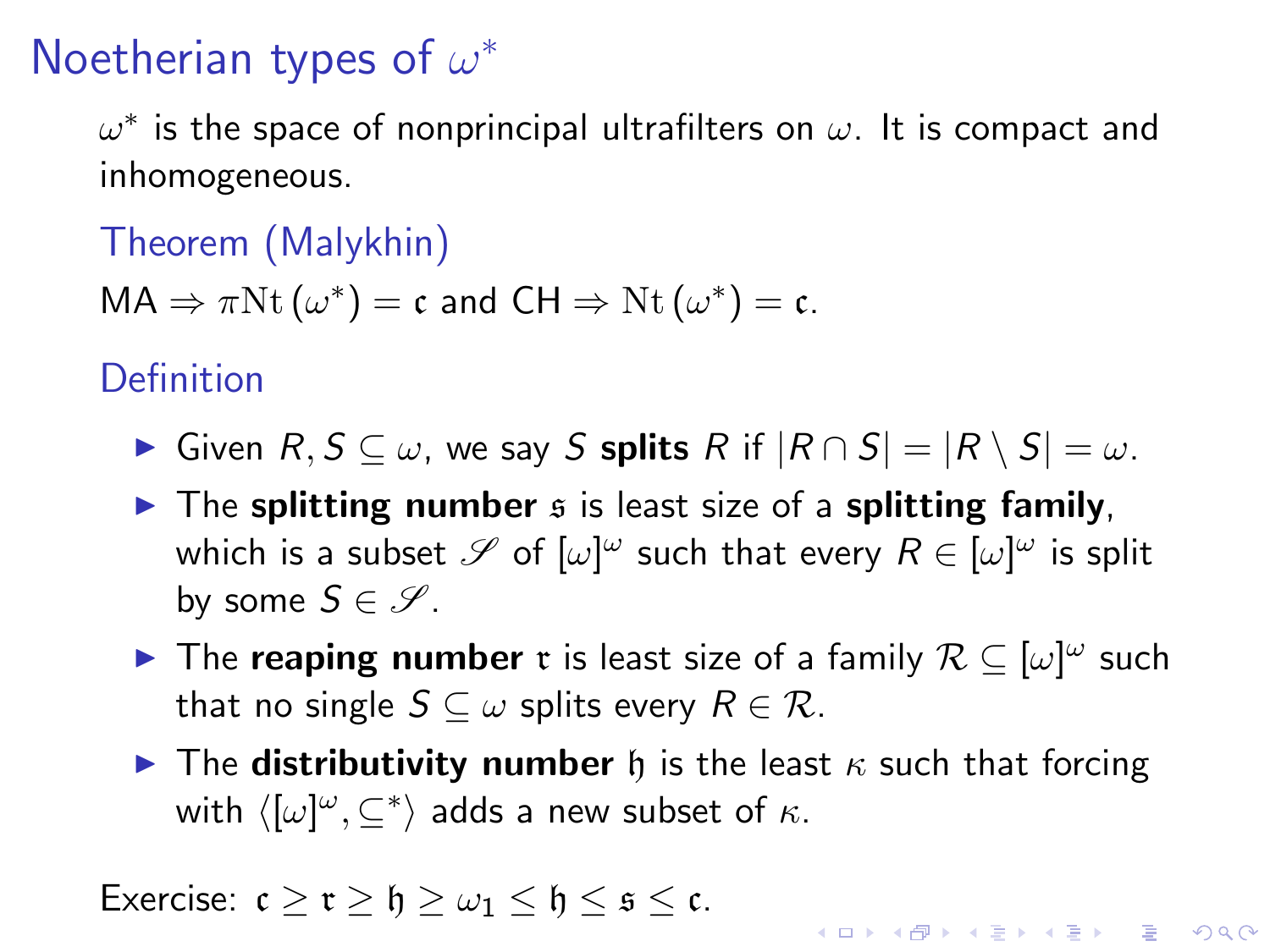### A more precise theorem

ZFC proves each of the following statements.

$$
\blacktriangleright \pi \mathrm{Nt} \left( \omega^* \right) = \mathfrak{h} \leq \mathfrak{s} \leq \mathrm{Nt} \left( \omega^* \right) \leq \mathfrak{c}^+.
$$

$$
\blacktriangleright \ \ \chi \mathrm{Nt}\left( \omega^* \right) \leq \min \left\{ \mathrm{Nt}\left( \omega^* \right), \mathfrak{c} \right\}.
$$

$$
\blacktriangleright \pi \chi \mathrm{Nt} \left( \omega^* \right) = \omega.
$$

$$
\triangleright MA \Rightarrow \pi \mathrm{Nt}(\omega^*) = \mathfrak{c} \Rightarrow \mathrm{Nt}(\omega^*) = \mathfrak{c}.
$$

$$
\blacktriangleright \mathfrak{r} = \mathfrak{c} \Rightarrow \mathrm{Nt}(\omega^*) \leq \mathfrak{c}.
$$

$$
\quad \blacktriangleright \; \mathfrak{r} < \mathfrak{c} \Rightarrow \mathrm{Nt}\left(\omega^*\right) \geq \mathfrak{c}.
$$

$$
\blacktriangleright \mathfrak{r} < cf \mathfrak{c} \Rightarrow \mathrm{Nt}(\omega^*) = \mathfrak{c}^+.
$$

Each of the following statements are consistent with ZFC.

\n- \n
$$
\omega_1 = \pi \text{Nt} \, (\omega^*) = \chi \text{Nt} \, (\omega^*) = \text{Nt} \, (\omega^*) < \mathfrak{c}.
$$
\n
\n- \n $\omega_1 < \pi \text{Nt} \, (\omega^*) = \chi \text{Nt} \, (\omega^*) = \text{Nt} \, (\omega^*) < \mathfrak{c}.$ \n
\n- \n $\omega_1 = \pi \text{Nt} \, (\omega^*) < \text{Nt} \, (\omega^*) < \mathfrak{c}.$ \n
\n- \n $\omega_1 < \pi \text{Nt} \, (\omega^*) < \chi \text{Nt} \, (\omega^*) = \mathfrak{c} < \text{Nt} \, (\omega^*).$ \n
\n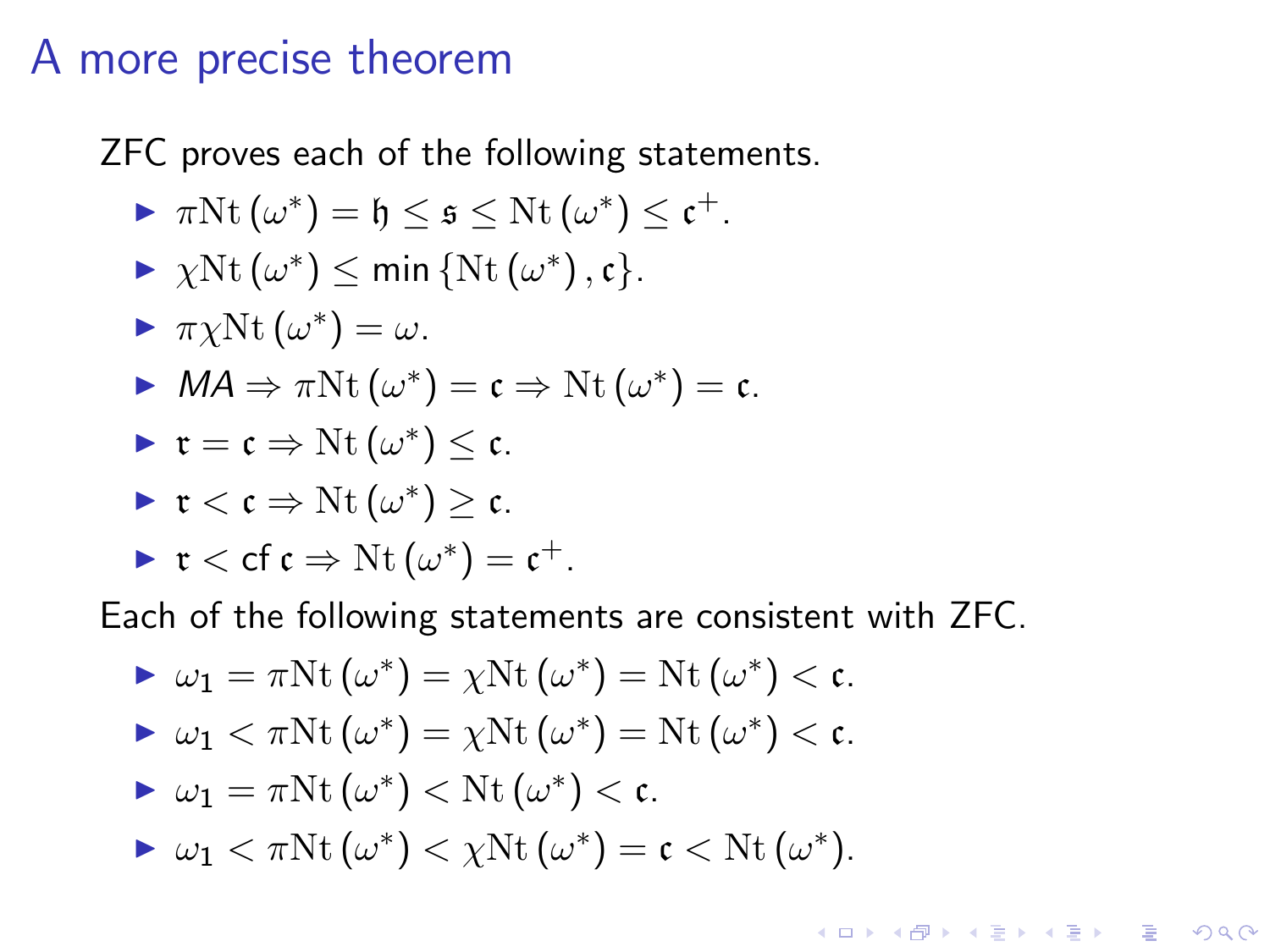# A combinatorial version of Noetherian type

### Definition

- **If** The supersplitting number  $\mathfrak{ss}_2$  is the least  $\kappa$  such that there is a sequence  $\langle S_\alpha\rangle_{\alpha<\mathfrak{c}}$  of subsets of  $\omega$  such that  $\{S_\alpha : \alpha \in I\}$ is a splitting family for all  $I \in [c]^{\kappa}$ .
- **I** The (other) supersplitting number  $\mathfrak{ss}_{\omega}$  is the least  $\kappa$  such that there is an  $n < \omega$  and a sequence  $\langle f_\alpha \rangle_{\alpha < \epsilon}$  of maps from  $\omega$  to n such that for all  $I \in [\mathfrak{c}]^{\kappa}$  and all  $R \in [\omega]^{\omega}$ ,  $f_{\alpha} \restriction R$  is not eventually constant for some  $\alpha \in I$ .

#### Theorem

 $\mathrm{Nt}\left(\omega^{*}\right) \leq \mathfrak{s}\mathfrak{s}_{\omega} \leq \mathfrak{s}\mathfrak{s}_2 \leq \mathfrak{c}^+.$ 

#### Question

Is  $\text{Nt}(\omega^*) < \mathfrak{ss}_2$  consistent? If c is regular, then  $\text{Nt}(\omega^*) = \mathfrak{ss}_{\omega}$ .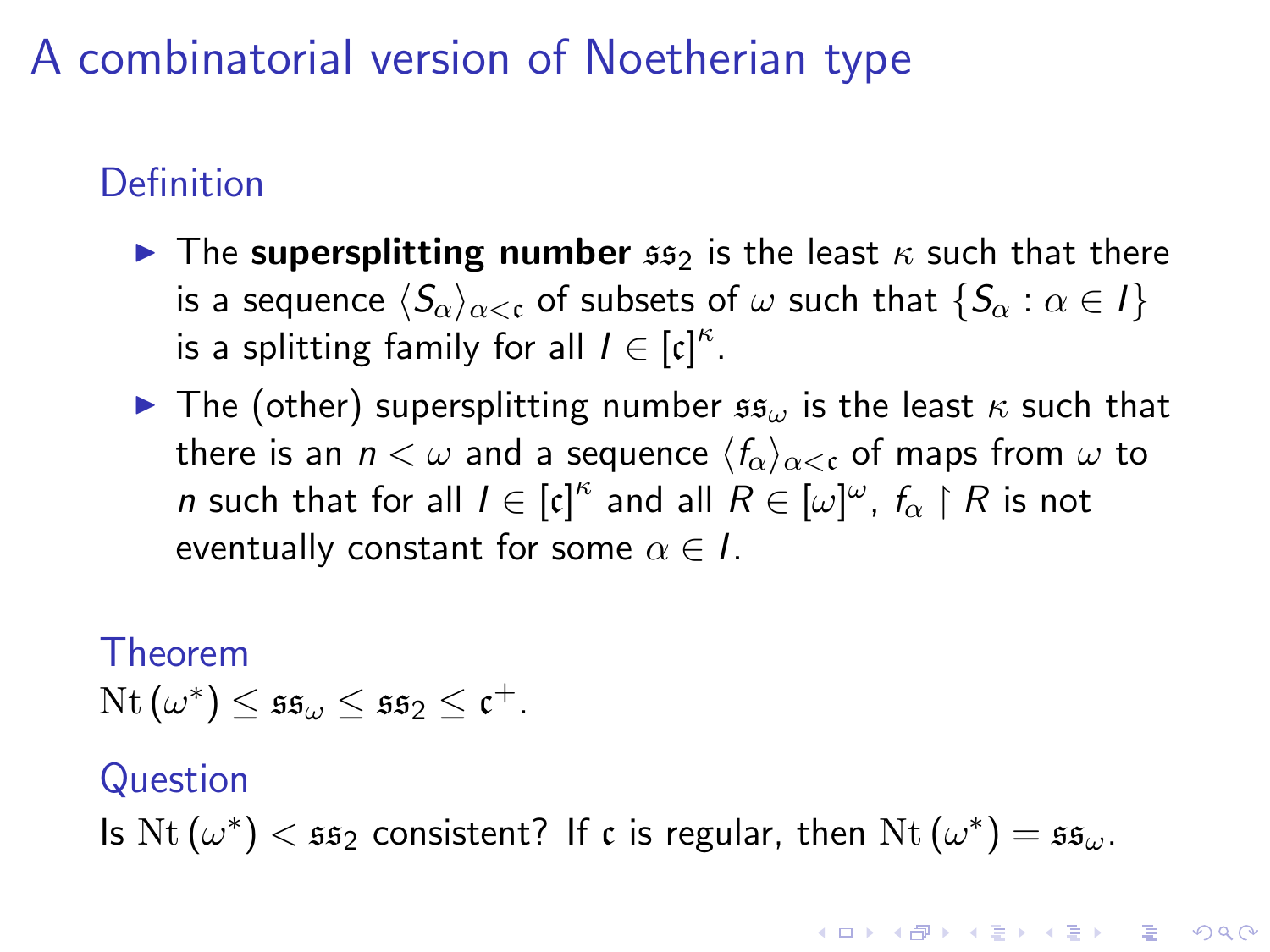# Isbell's Problem

## Theorem (Isbell)

There is a nonprincipcal ultrafilter  $\mathcal U$  on  $\omega$  such that  $\langle \mathcal{U}, \supseteq^* \rangle \equiv_{\mathcal{T}} \langle \mathcal{U}, \supseteq \rangle \equiv_{\mathcal{T}} \langle [\mathfrak{c}]^{<\omega}, \subseteq \rangle.$ 

## Question 1 (Isbell's Problem)

Does ZFC prove there is a nonprincipal ultrafilter  $U$  on  $\omega$  such that  $\langle \mathcal{U},\supseteq \rangle \not\equiv_{\mathcal{T}} \big\langle [\mathfrak{c}]^{<\omega}\, ,\subseteq \big\rangle$ ?

#### Question 2

Does ZFC prove there is a nonprincipal ultrafilter  $U$  on  $\omega$  such that  $\langle \mathcal{U}, \supseteq^* \rangle \not\equiv_T \langle [\mathfrak{c}]^{<\omega}, \subseteq \rangle$ ?

**KORKAR KERKER E VOOR** 

Question 3

Does ZFC prove  $\chi$ Nt $(\omega^*) > \omega$ ?

#### Theorem

 $Yes_3 \Rightarrow Yes_2 \Leftrightarrow Yes_1.$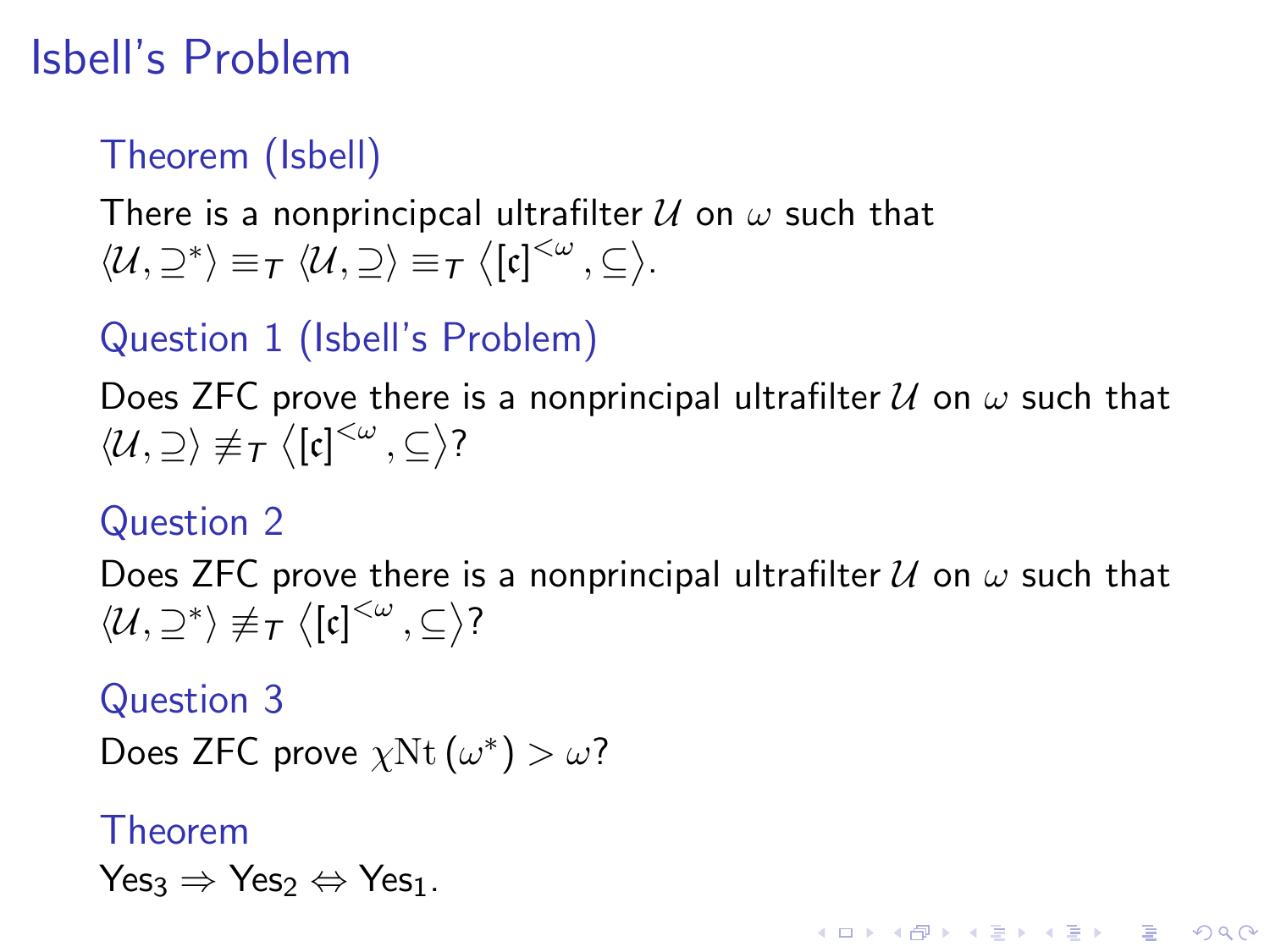# Noetherian type and products

### Theorem

- ► (Peredudov) Nt  $(\prod_{i\in I} X_i)$   $\leq$  sup<sub>i $\in I$ </sub> Nt  $(X_i)$ .
- $\blacktriangleright$  (Peregudov) Nt  $(X^{w(X)}) = \omega$  for all spaces X.
- ► If  $w(\prod_{i \in I} X_i) \leq |I|$  and  $|X_i| \geq 2$  for all  $i \in I$ , then Nt  $\left(\prod_{i\in I} X_i\right) = \omega$ .
- $\triangleright$  (Spadaro) There is a Tychonoff space Y such that  $\text{Nt}(\omega_1 \times Y) < \text{Nt}(\omega_1) = \omega_2.$

#### Theorem

Suppose  $\alpha < \mathfrak{c}$  and  $\langle X_\beta \rangle_{\beta < \alpha}$  is a sequence of spaces each with weight at most  $\mathfrak{c}.$  Then  $\prod_{\beta<\alpha}(\omega^*\oplus \mathsf{X}_\beta)$  is not homeomorphic to a product of c-many nonsingleton spaces.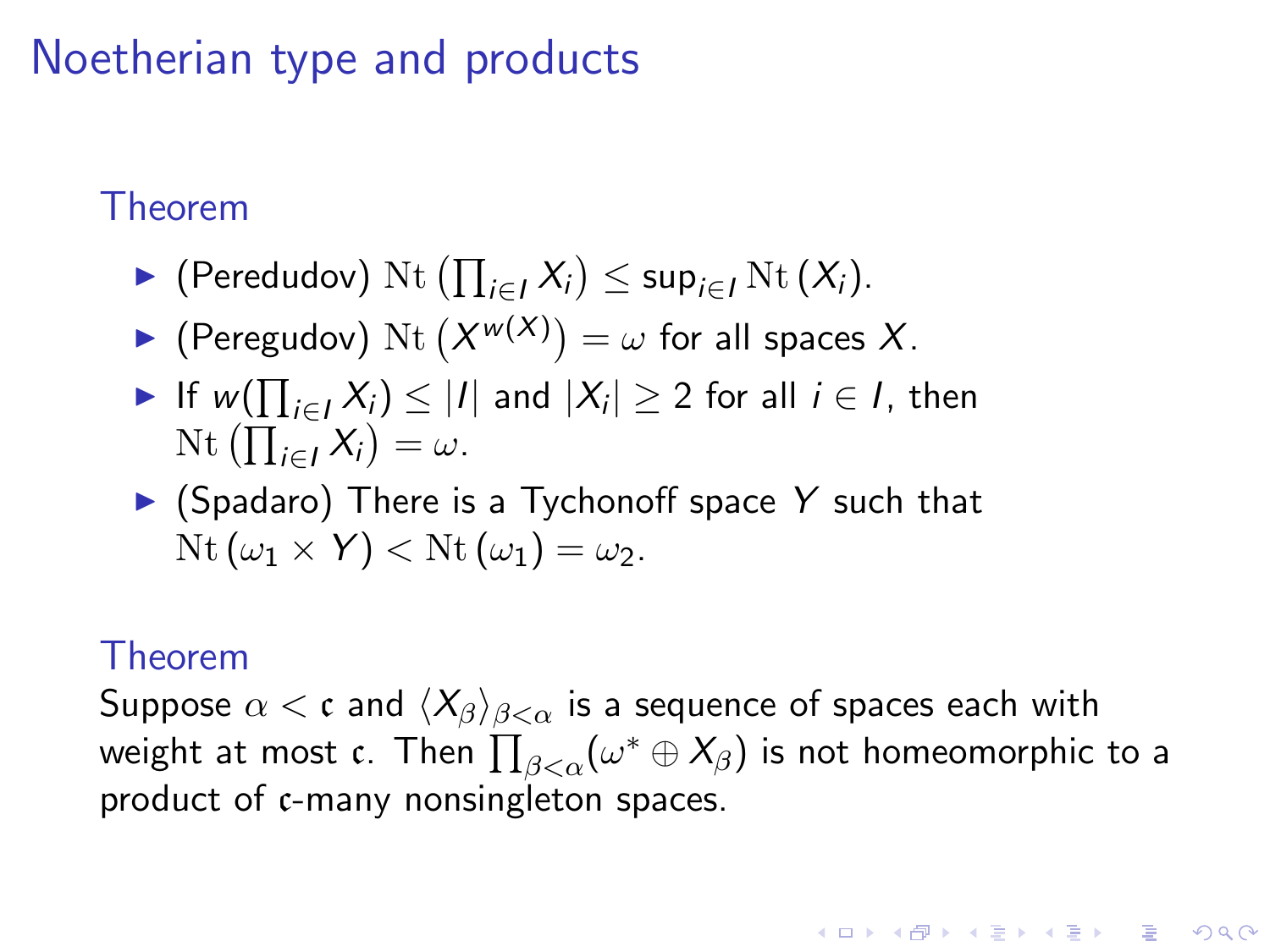## Noetherian spectra

### Theorem

- $\blacktriangleright$  {Nt (X) : X compact} = {infinite cardinals}.
- $\blacktriangleright$  {Nt  $(X)$  : X compact linear order} = {infinite cardinals} \ ( $\{\omega_1\} \cup$  {weak inaccessibles}).
- $\triangleright \omega_1 \notin \{N_t(X): X \text{ compact dyadic}\}\supset$  $\{\omega\} \cup \{\text{singular cardinals}\}\cup \{\kappa^+ : \kappa=|\kappa| \text{ and of } \kappa > \omega\}.$

**KORK ERKER ADE YOUR**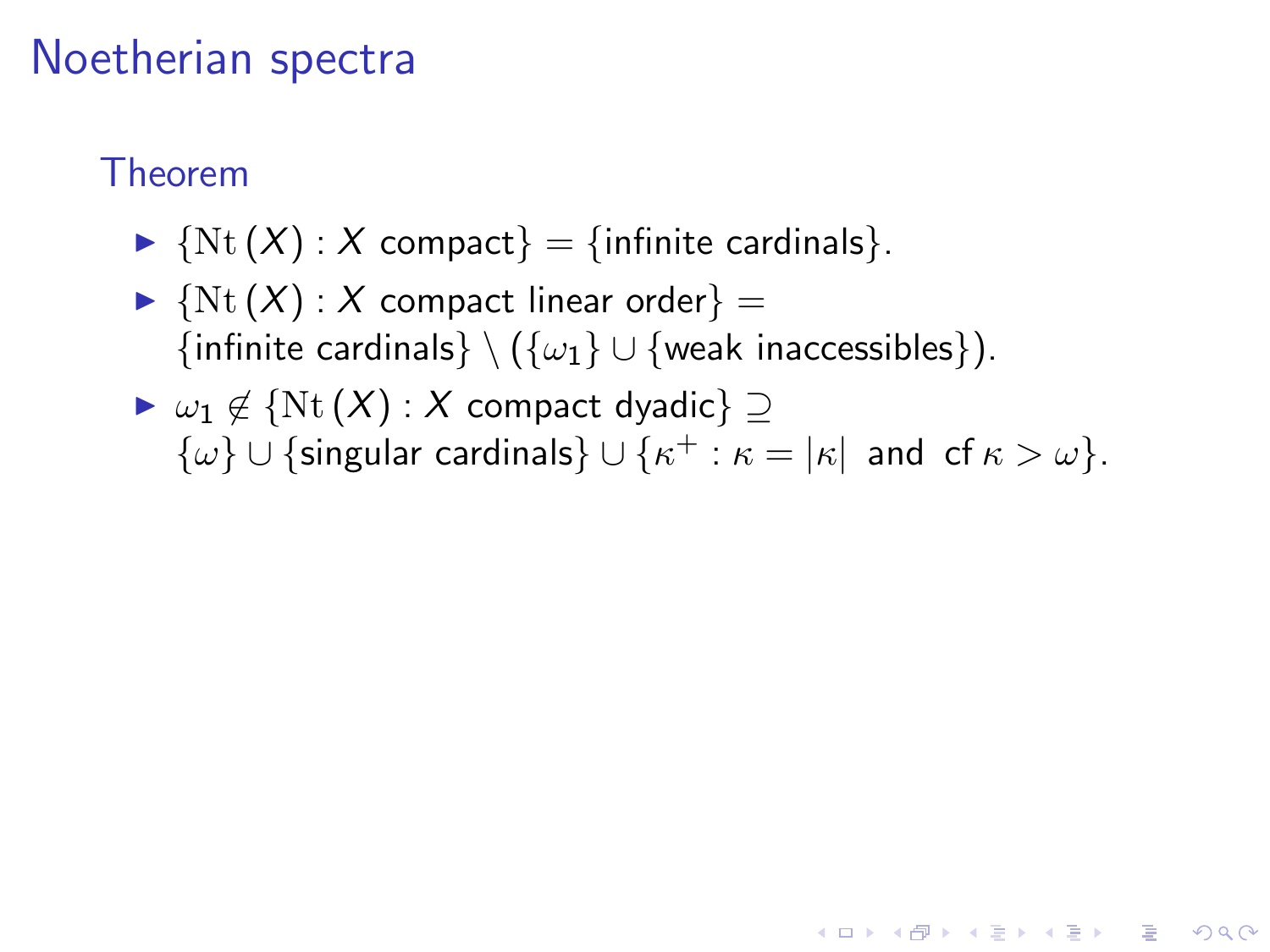### Noetherian spectra

#### Theorem

- $\blacktriangleright$  {Nt  $(X)$  : X compact} = {infinite cardinals}.
- $\blacktriangleright$  {Nt  $(X)$  : X compact linear order} = {infinite cardinals} \ ( $\{\omega_1\} \cup \{\text{weak in} \}$ ccessibles}).
- $\triangleright \omega_1 \notin \{N_t(X) : X \text{ compact dyadic}\}\supset$  $\{\omega\} \cup \{\text{singular cardinals}\}\cup \{\kappa^+ : \kappa=|\kappa| \text{ and of } \kappa > \omega\}.$

$$
\blacktriangleright \text{ Nt } (\kappa + 1) = \kappa^+ \text{ if } \kappa = \text{cf } \kappa > \omega.
$$

- $\triangleright$  Nt  $(\kappa + 1) = \kappa$  if  $\kappa$  is a singular cardinal.
- If X is a compact linear order and  $Nt(X) \leq \kappa = \text{cf } \kappa > \omega$ , then  $d(X) < \kappa$ .
- ► Let  $X=(2^\kappa\oplus 2^\lambda)/\sim$  where  $\kappa$  and  $\lambda$  are infinite cardinals and  $\sim$  identifies  $\langle 0 \rangle_{\alpha \leq \kappa}$  and  $\langle 0 \rangle_{\alpha \leq \lambda}$ . If  $\kappa <$  cf  $\lambda$ , then  $\mathrm{Nt}\left( X\right) =\lambda^{+};$  if cf  $\lambda\leq\kappa<\lambda,$  then  $\mathrm{Nt}\left( X\right) =\lambda.$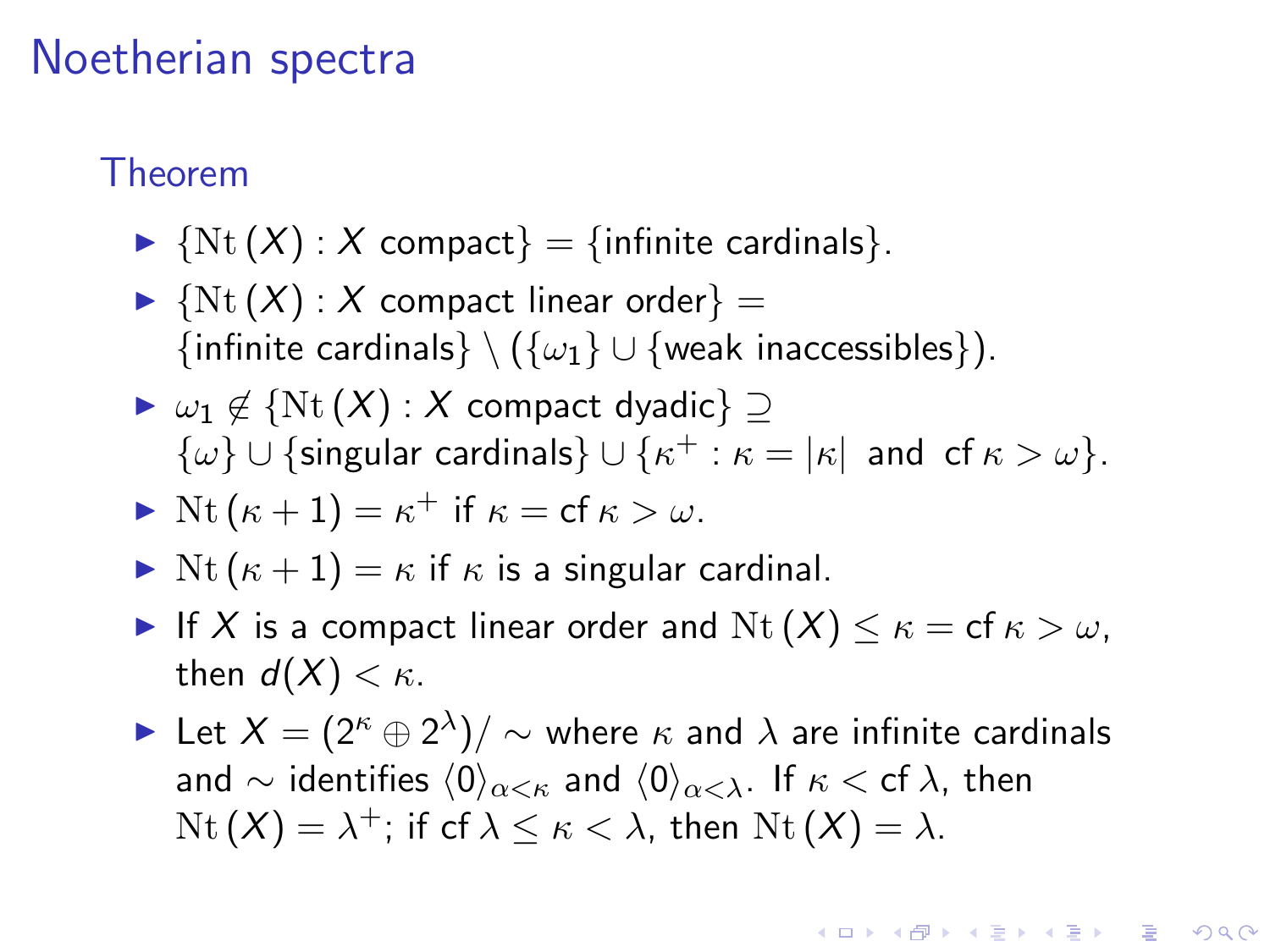These are a few of my favorite proofs...

## Special case of Theorem A If X is a dyadic CHS, then  $Nt(X) = \omega$ .

Proof ingredients

- $\blacktriangleright$  Build an  $\omega^{\rm op}\text{-}$ like base  $\mathcal{B}=\bigcup_{\alpha< w(X)}\mathcal{B}_\alpha$  by transfinite recursion of length  $w(X)$ .
- **Compact metric spaces have especially nice**  $\omega^{\rm op}$ **-like bases.**
- At stage  $\alpha$ , carefully build a base  $A_{\alpha}$  of the metrizable quotient  $X/M_{\alpha}$  where points are distinguished iff they are separated by a continous real-valued function in  $M_{\alpha}$ , where  $|M_{\alpha}| = \omega$  and  $M_{\alpha} \prec H_{\theta}$  and  $\theta$  is sufficiently large.

$$
\blacktriangleright \mathcal{B}_{\alpha} = \{\bigcup A : A \in \mathcal{A}_{\alpha}\}.
$$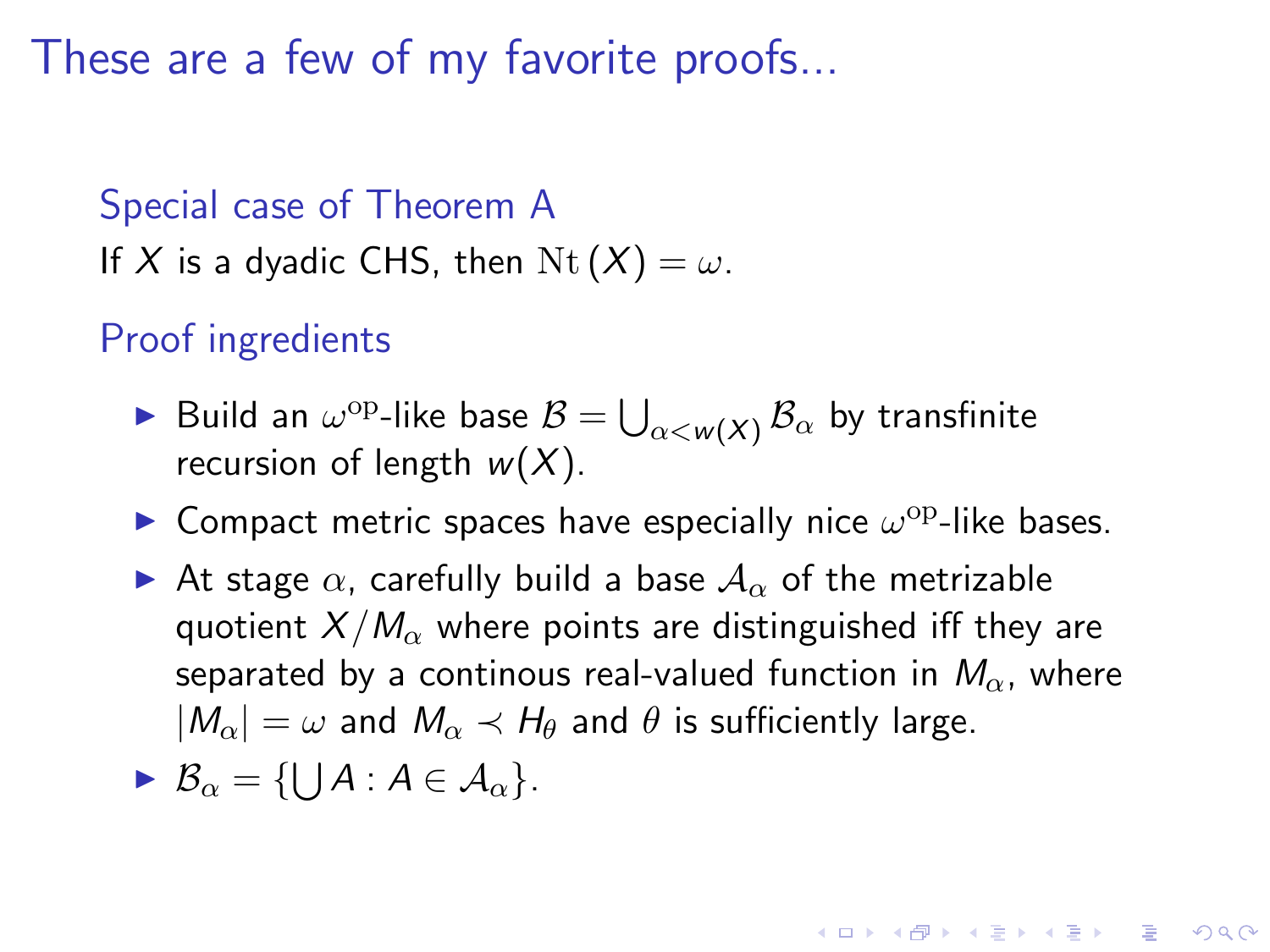## More ingredients

- <span id="page-30-0"></span>1. Construct  $\langle M_\alpha\rangle_{\alpha< w(X)}$  such that  $\langle M_\beta\rangle_{\beta<\alpha}\in M_\alpha$  for all  $\alpha.$
- <span id="page-30-1"></span>2. Use homogeneity to prove min<sub>p∈X</sub>  $\pi \chi(p, X) = w(X)$ .  $(\pi_X(Y) = w(Y)$  is true of all dyadic compact Y.)
- <span id="page-30-2"></span>3. Use [\(1\)](#page-30-0) and [\(2\)](#page-30-1) to choose a  $B_{\alpha}$  that has no supersets of elements of  $\bigcup_{\beta<\alpha}\mathcal{B}_\beta$ .
- 4. Use [\(3\)](#page-30-2) to show that for limit  $\delta$ ,  $\bigcup_{\beta<\delta}{\cal B}_\beta$  is  $\omega^{\rm op}\text{-like}$  if  $\bigcup_{\beta<\alpha}\mathcal{B}_\beta$  is for all  $\alpha<\delta.$
- <span id="page-30-3"></span>5. Deduce from [\(1\)](#page-30-0) for each  $\alpha$ , there exists  $\alpha = \beta_0 > \cdots > \beta_n = 0$  such that for each  $i < n$ ,  $\mathcal{N}_i = \bigcup_{\beta_i > \gamma \geq \beta_{i+1}} \mathcal{M}_\gamma$  satisfies  $\mathcal{M}_\alpha \ni \mathcal{N}_i \prec \mathcal{H}_\theta.$
- <span id="page-30-4"></span> $6.$  Show that each quotient map from  $2^{w(X)}$  to  $2^{w(X)}/N_i$  is an open map.
- 7. Use [\(5\)](#page-30-3) and [\(6\)](#page-30-4) to show that  $\bigcup_{\beta<\alpha+1}\mathcal{B}_\beta$  is  $\omega^{\mathrm{op}}$ -like if  $\bigcup_{\beta<\alpha}\mathcal{B}_\beta$  is. **KORK (FRAGE) EL POLO**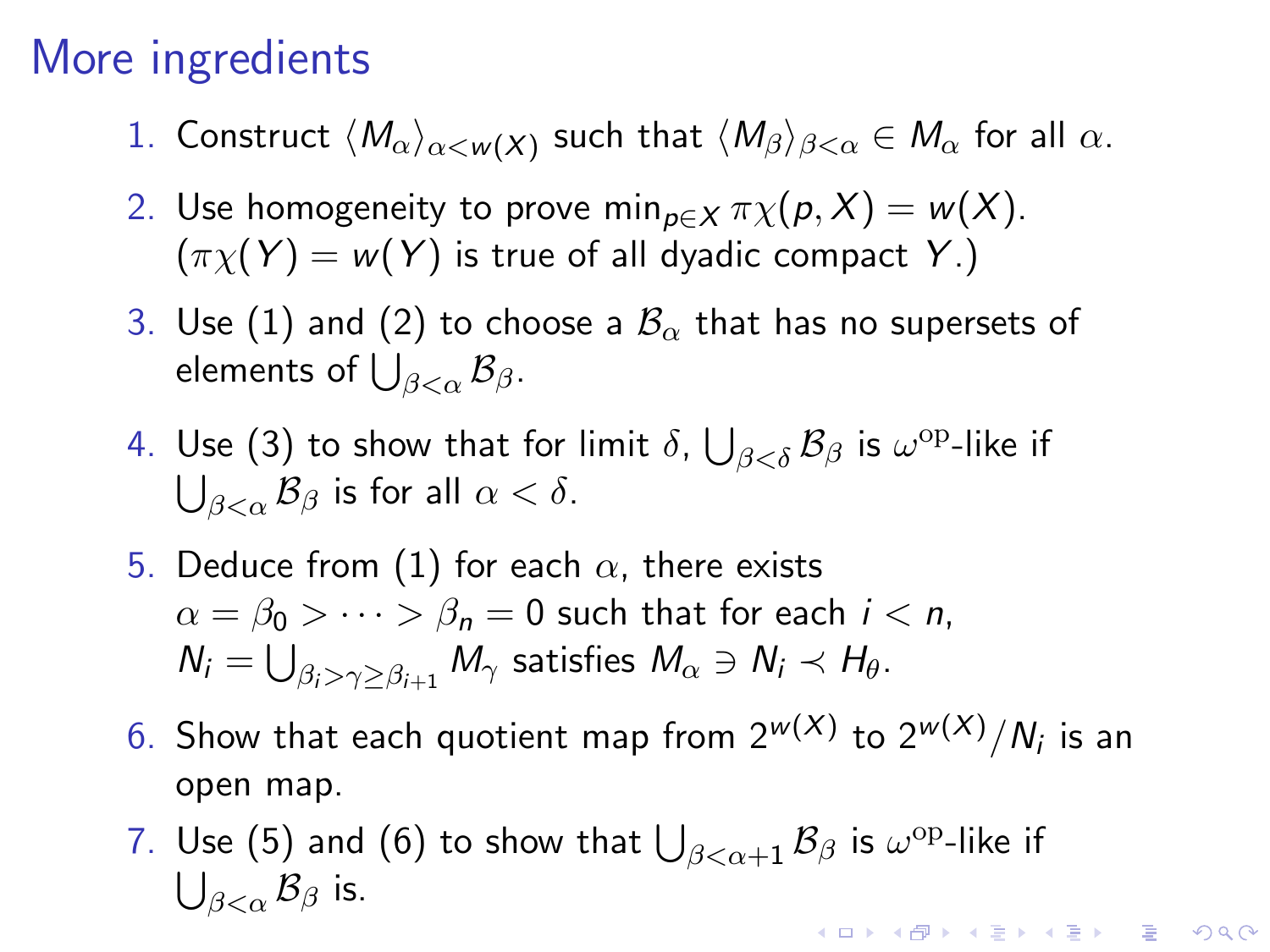# A forcing construction

#### Theorem

Let  $\omega_1 \leq$  cf  $\kappa = \kappa \leq \lambda = \lambda^{<\kappa}$ . Then there is a ccc forcing extension in which

$$
\pi \mathrm{Nt} \left( \omega^* \right) = \chi \mathrm{Nt} \left( \omega^* \right) = \mathrm{Nt} \left( \omega^* \right) = \mathfrak{ss}_2 = \kappa \leq \lambda = \mathfrak{c}.
$$

### Proof ingredients

- $\triangleright$  Construct a  $\kappa$ -like,  $\kappa$ -directed, well-founded poset  $\Xi$  with cofinality and cardinality  $\lambda$ .
- $\triangleright$  Construct a (generalized) forcing iteration along  $\Xi$ ; let G be a generic filter.
- At each stage  $\sigma \in \Xi$ , add a Cohen real  $C_{\sigma}$ , which will be Cohen generic over  $V[G \restriction (\Xi \setminus \uparrow \sigma)]$ .
- **In** Since  $\Xi$  is  $\kappa$ -like,  $\langle C_{\sigma} \rangle_{\sigma \in \Xi}$  witnesses  $\mathfrak{ss}_2 \leq \kappa$  in  $V[G]$ .
- Since  $|\Xi| = \lambda = \lambda^{\omega}$ ,  $\langle C_{\sigma} \rangle_{\sigma \in \Xi}$  witnesses  $\mathfrak{c} = \lambda$  in  $V[G]$ . **K ロ ▶ K @ ▶ K 할 X X 할 X 및 할 X X Q Q O**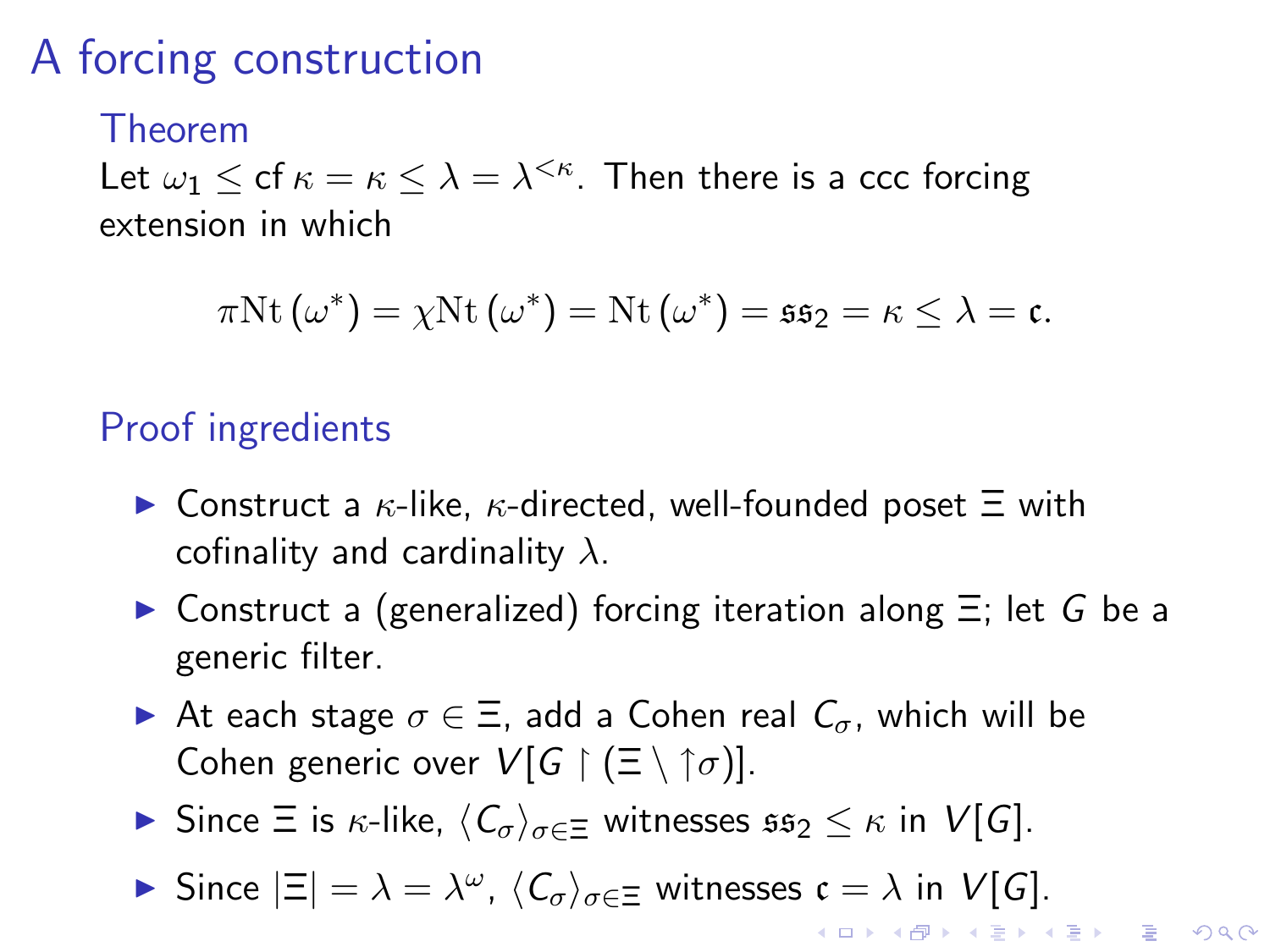## More ingredients

- ► Using cf( $\Xi$ ) =  $\lambda = \lambda^{<\kappa}$ ,  $\kappa$ -directedness of  $\Xi$ , and some bookkeeping, ensure that for each  $\sigma \in \Xi$ , every filter base in  $V[G \restriction (\downarrow \sigma)]$  that has size less than  $\kappa$  has a pseudointersection in  $V[G]$ .
- $\triangleright$  Deduce that every filter base in  $V[G]$  of size less than  $\kappa$  has a pseudointersection.
- ► Deduce that  $\pi \text{Nt}(\omega^*) \geq \kappa$  in  $V[G]$ .
- Extend the partial ordering of  $\Xi$  to a well ordering  $\Xi$ .
- $\blacktriangleright$  Use  $\sqsubseteq$  to construct an ultrafilter  $\mathcal U$  in  $V[G]$  such that every  $\mathcal{V} \in [\mathcal{U}]^{<\kappa}$  has a pseudointersection in  $\mathcal{U}.$

**KORKAR KERKER E VOOR** 

► Deduce that  $\chi$ Nt  $(\omega^*) \geq \kappa$  in  $V[G]$ .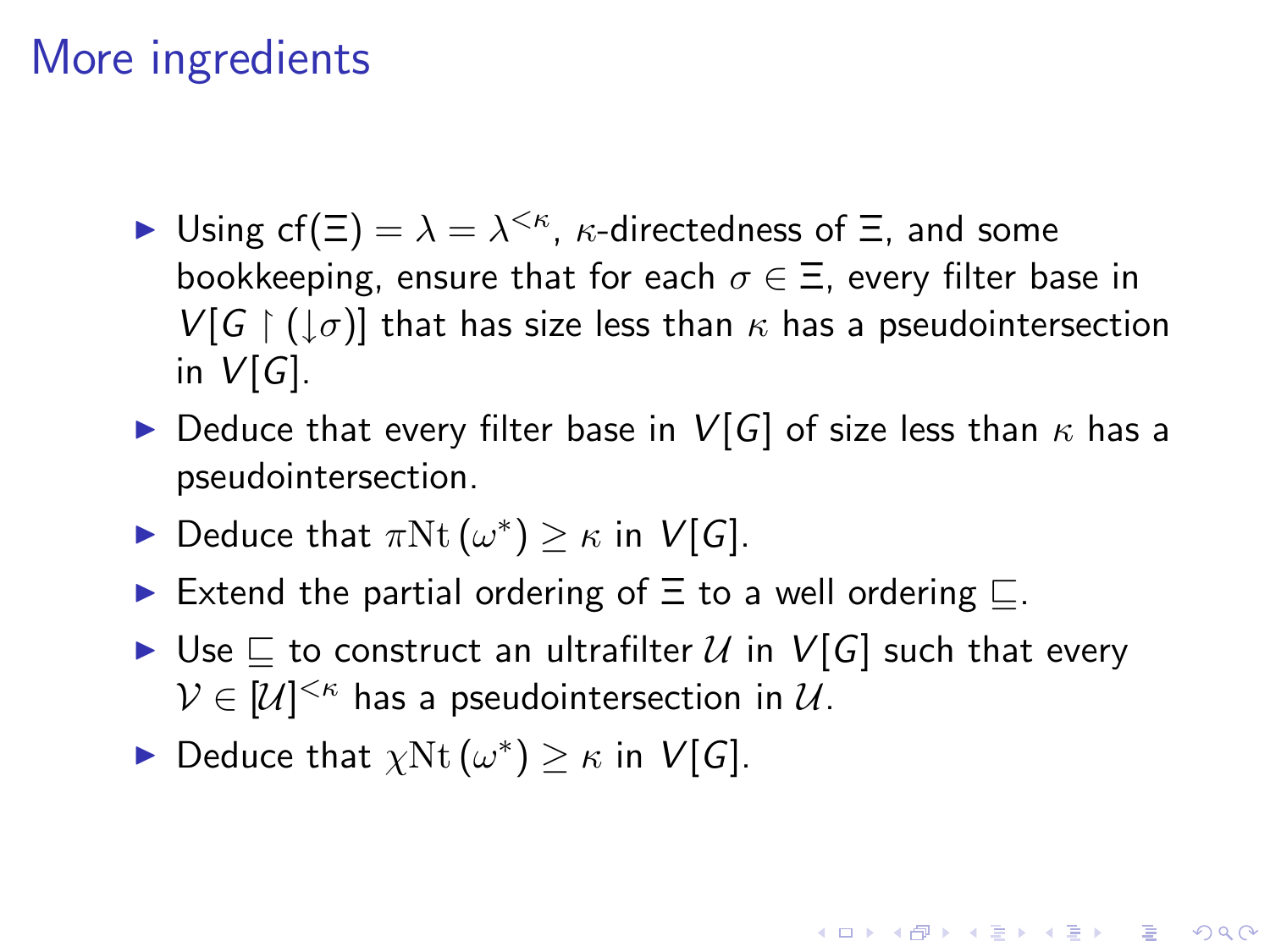## How did GCH get in there?

### Theorem B (GCH) Every CHS X satisfies  $\chi \text{Nt}(X) \leq c(X)$ .

### Proof ingedients

Arhangel'skiĭ and Pospišil)  $|Y| = 2^{\chi(Y)}$  for every CHS Y.

**KORK ERKER ADE YOUR** 

- Arhangel'skiı̆)  $|Y| \leq 2^{\pi \chi(Y) c(Y)}$  for every CHS Y.
- $\blacktriangleright$  (GCH)  $\chi(X) < \pi \chi(X) c(X)$
- $\triangleright$   $\chi$ Nt (Z)  $\pi\chi$ (Z)  $\lt \chi$ (Z) for every space Z.
- If  $\pi_Y(X) < \chi(X)$ , then  $\chi \text{Nt}(X) < \chi(X) < c(X)$ .
- $\blacktriangleright$  So, assume  $\pi_X(X) = \chi(X)$ .
- **I** The hard part is deducing  $\chi$ Nt  $(X) = \omega$ .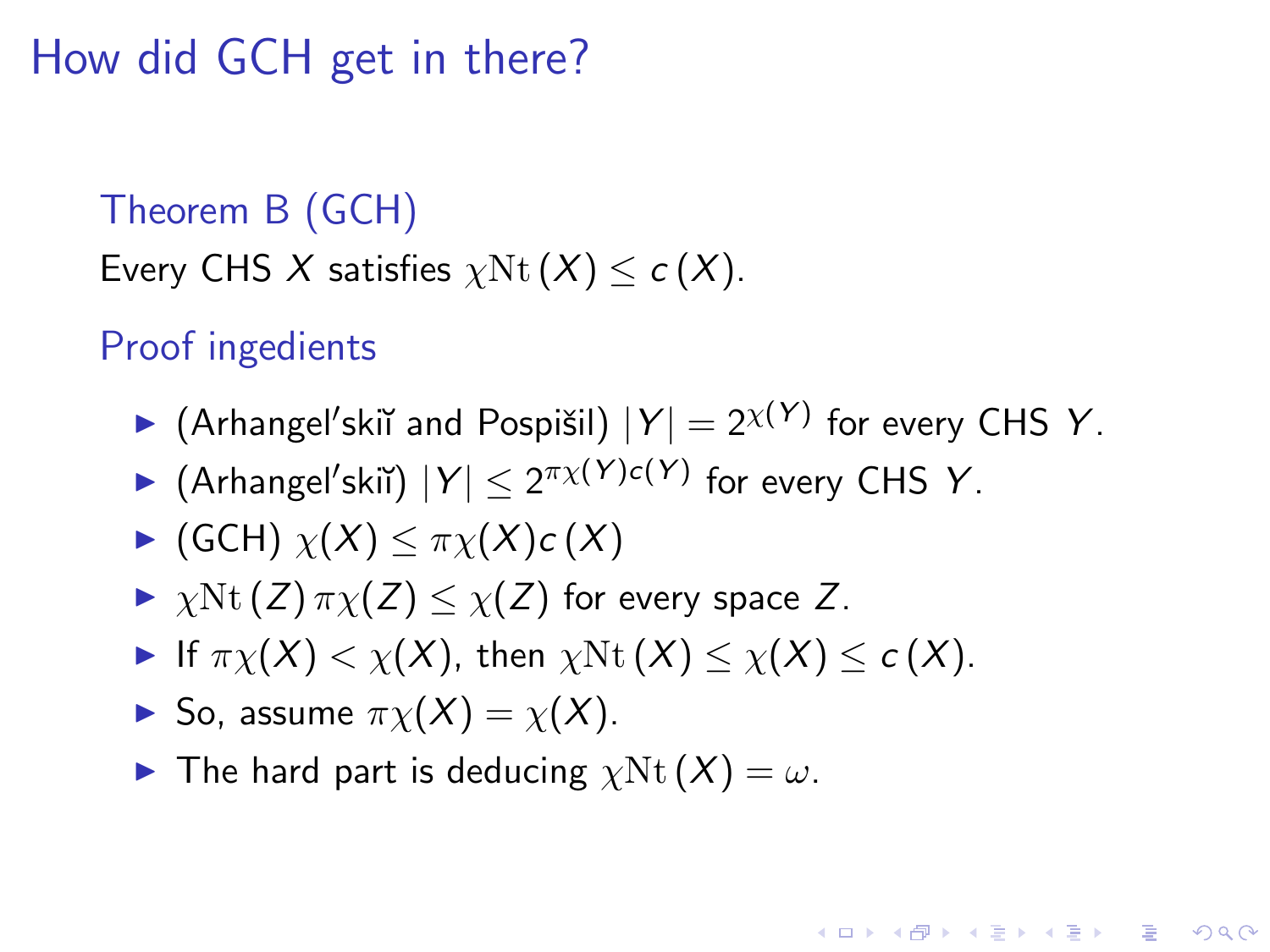## The hard part

- **I** By homogeneity, we only need to show that  $\chi$ Nt  $(p, X) = \omega$ for some  $p \in X$ .
- ▶ This is equivalent to showing that  $\langle \mathcal{B},\supseteq \rangle \geq_T \langle [\chi(\rho,X)]^{<\omega},\subseteq \rangle$ for some local base  $\mathcal B$  at some  $p \in X$ .

**KORK ERKER ADE YOUR** 

By homogeneity,  $\pi \chi(p, X) = \chi(p, X) = \chi(X)$  for all  $p \in X$ .

**Theorem C.** If K is compact and  $\lambda = \min_{q \in K} \pi \chi(q, K)$ , then some local base  $\mathcal B$  in  $\mathcal K$  satisfies  $\langle \mathcal B, \supseteq \rangle \ge_{\mathcal T} \langle [\lambda]^{<\omega}, \subseteq \rangle.$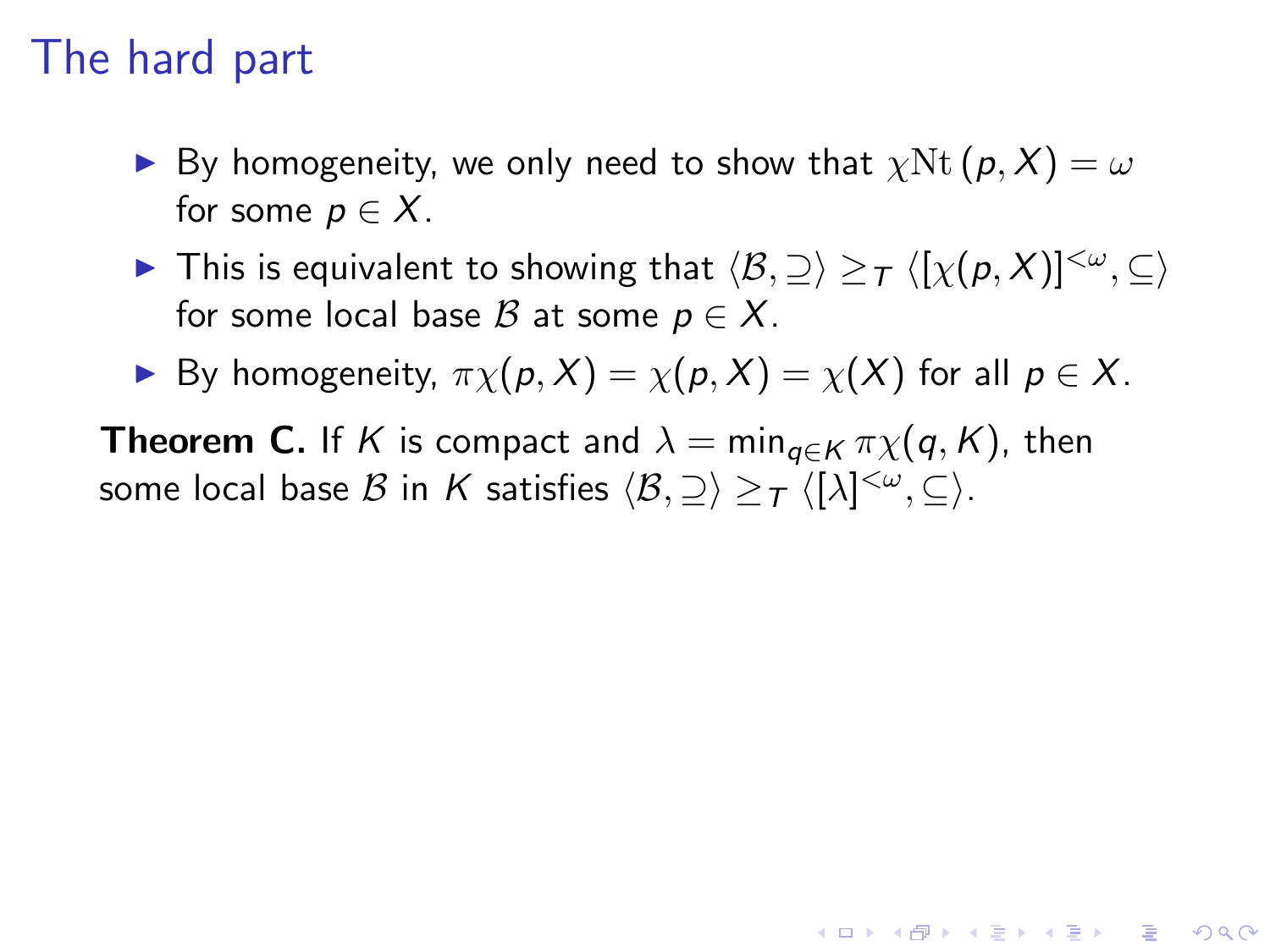# The hard part

- By homogeneity, we only need to show that  $\chi \text{Nt}(p, X) = \omega$ for some  $p \in X$ .
- ▶ This is equivalent to showing that  $\langle \mathcal{B},\supseteq \rangle \geq_T \langle [\chi(\rho,X)]^{<\omega},\subseteq \rangle$ for some local base B at some  $p \in X$ .
- By homogeneity,  $\pi \chi(p, X) = \chi(p, X) = \chi(X)$  for all  $p \in X$ .

**Theorem C.** If K is compact and  $\lambda = \min_{\alpha \in K} \pi \chi(q, K)$ , then some local base  $\mathcal B$  in  $\mathcal K$  satisfies  $\langle \mathcal B, \supseteq \rangle \ge_{\mathcal T} \langle [\lambda]^{<\omega}, \subseteq \rangle.$ Proof ingredients.

It suffices to find a point p and a sequence  $\langle V_\alpha\rangle_{\alpha<\lambda}$  of neighborhoods of  $p$  such that  $p \notin \text{int} \bigcap_{\alpha \in I} V_{\alpha}$  for all  $I \in [\lambda]^{\omega}$ .

**KORKAR KERKER E VOOR** 

- ► Call a sequence  $\langle\langle U_\alpha, V_\alpha\rangle\rangle_{\alpha<\zeta}$  of subsets of K flat if ...
- Every flat sequence of length less than  $\lambda$  extends to flat a sequence of length  $\lambda$ .
- <span id="page-35-0"></span> $\blacktriangleright$  If  $\langle\langle U_\alpha,V_\alpha\rangle\rangle_{\alpha<\lambda}$  is flat, then some  $\rho\in\bigcap_{\alpha<\lambda}\overline{U}_\alpha$  works.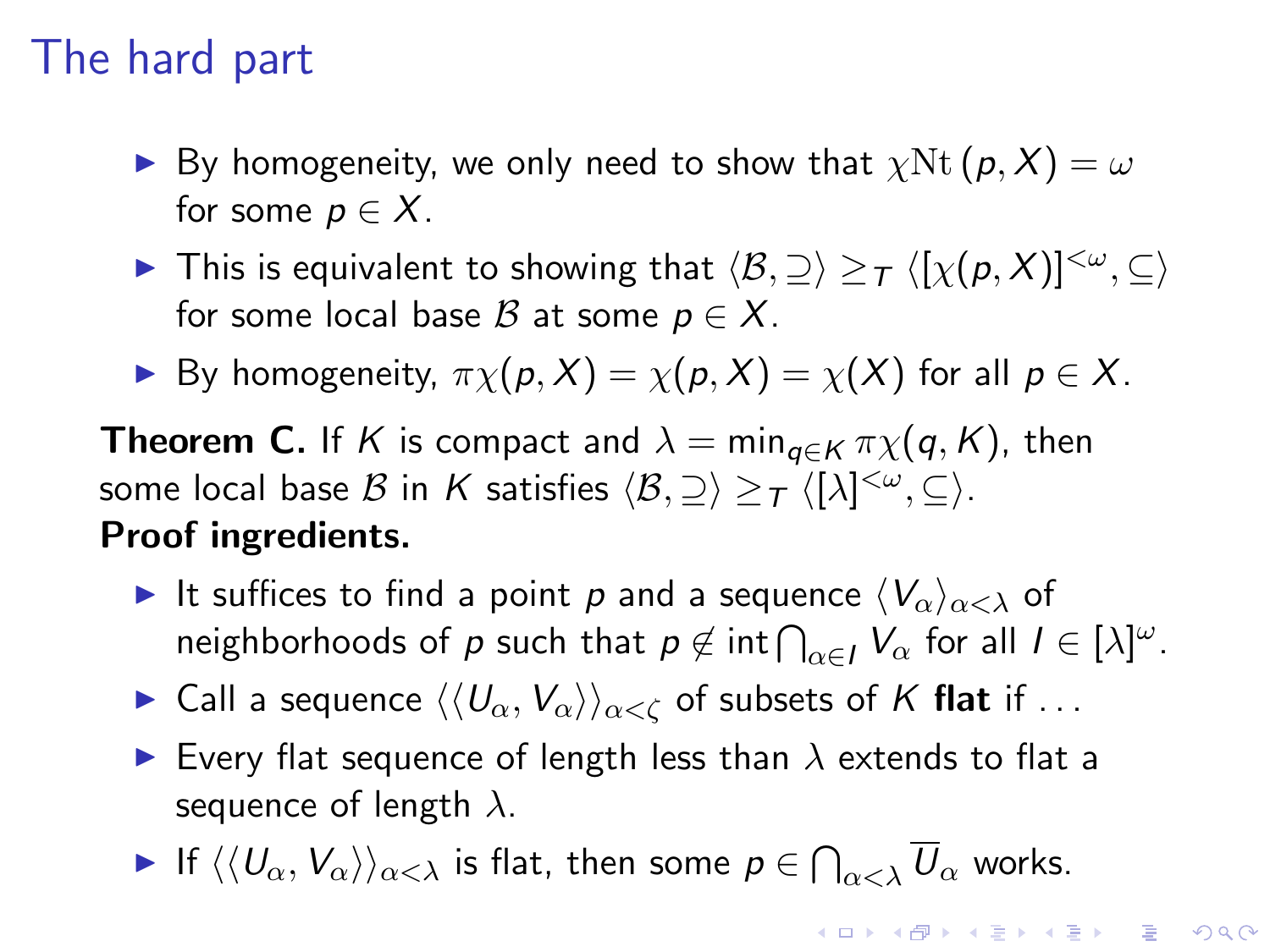### Call a sequence  $\langle\langle U_{\alpha}, V_{\alpha}\rangle\rangle_{\alpha<\zeta}$  of subsets of K flat if:

<span id="page-36-3"></span><span id="page-36-2"></span><span id="page-36-1"></span><span id="page-36-0"></span>1.  $\overline{U}_{\alpha} \subseteq V_{\alpha}$  and  $U_{\alpha}$  and  $V_{\alpha}$  are regular open  $(\forall \alpha < \zeta)$ .

**K ロ ▶ K @ ▶ K 할 X X 할 X 및 할 X X Q Q O**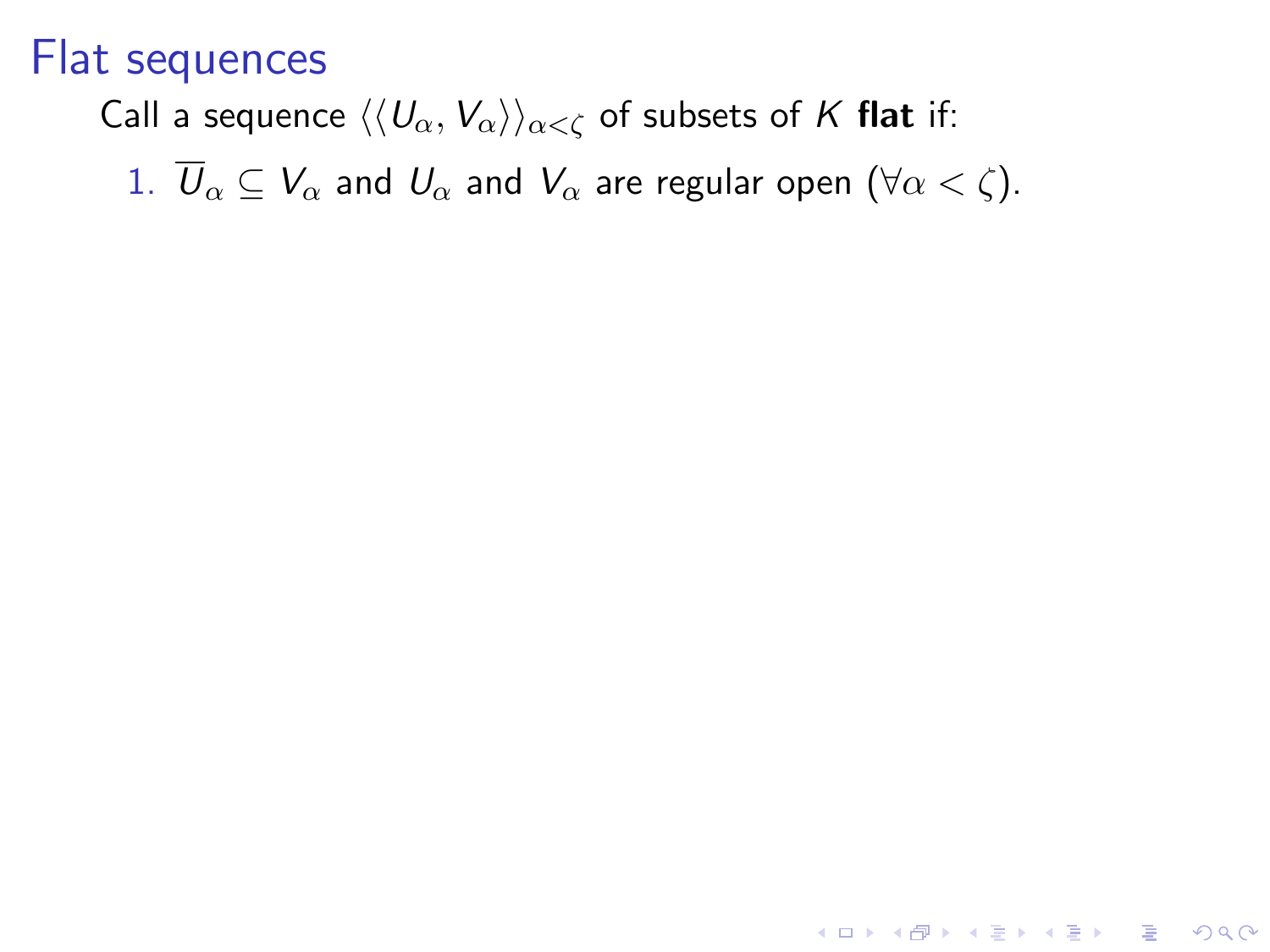Call a sequence  $\langle\langle U_{\alpha}, V_{\alpha}\rangle\rangle_{\alpha<\zeta}$  of subsets of K flat if:

1.  $\overline{U}_{\alpha} \subseteq V_{\alpha}$  and  $U_{\alpha}$  and  $V_{\alpha}$  are regular open  $(\forall \alpha < \zeta)$ .

 $2. \ \forall \alpha<\zeta \ \forall \sigma, \tau \in [\alpha]^{<\omega} \quad \bigcap_{\beta \in \sigma} U_\beta \setminus \overline{\bigcup_{\gamma \in \tau} V_\gamma} \text{ is empty or } \not \subseteq V_\alpha.$ 

**K ロ ▶ K @ ▶ K 할 X X 할 X 및 할 X X Q Q O**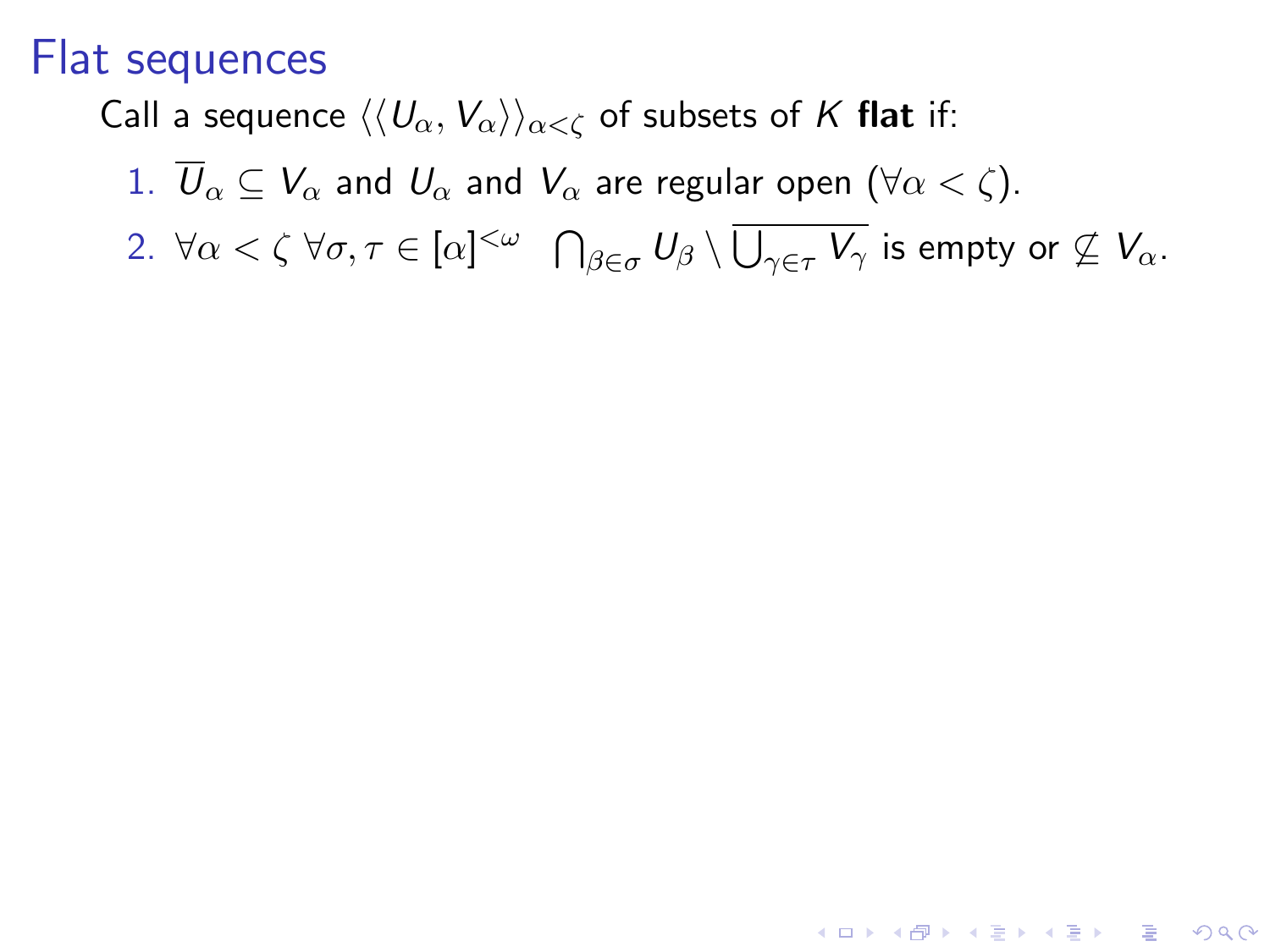Call a sequence  $\langle\langle U_{\alpha}, V_{\alpha}\rangle\rangle_{\alpha<\zeta}$  of subsets of K flat if:

- 1.  $\overline{U}_{\alpha} \subseteq V_{\alpha}$  and  $U_{\alpha}$  and  $V_{\alpha}$  are regular open  $(\forall \alpha < \zeta)$ .
- $2. \ \forall \alpha<\zeta \ \forall \sigma, \tau \in [\alpha]^{<\omega} \quad \bigcap_{\beta \in \sigma} U_\beta \setminus \overline{\bigcup_{\gamma \in \tau} V_\gamma} \text{ is empty or } \not \subseteq V_\alpha.$

**KORK ERKER ADE YOUR** 

<span id="page-38-0"></span>3.  $\forall \sigma \in [\zeta]^{<\omega} \ \forall \langle \Gamma_i \rangle_{i < n} \in ([\zeta]^\omega)^{<\omega} \ \exists \langle \gamma_i \rangle_{i < n} \in \prod_{i < n} \Gamma_i$  $\bigcap_{\alpha \in \sigma} U_{\alpha} \nsubseteq U_{i < n}$   $\overline{V}_{\gamma_i}$ .